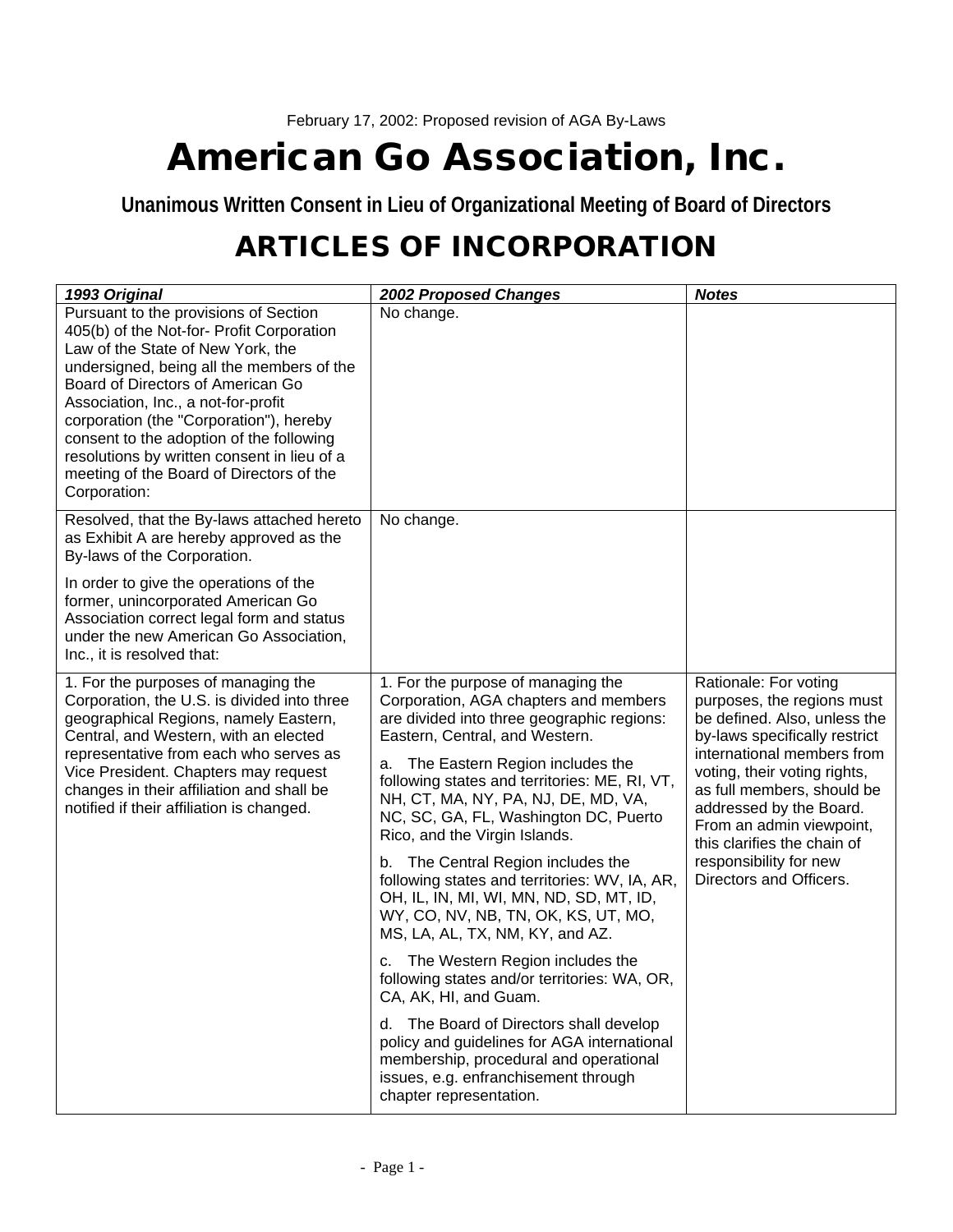|                                                                                                                                                                                                                                                                                                                                                                                                                                                                                                                                                                                                                                            | The Board of Directors, with the consent of<br>the Chapter Representatives Assembly,<br>may modify the regional structure.                                                                                                                                                                                                                                                                                                                                                                                                                                   |                                                                                                                                                                                            |
|--------------------------------------------------------------------------------------------------------------------------------------------------------------------------------------------------------------------------------------------------------------------------------------------------------------------------------------------------------------------------------------------------------------------------------------------------------------------------------------------------------------------------------------------------------------------------------------------------------------------------------------------|--------------------------------------------------------------------------------------------------------------------------------------------------------------------------------------------------------------------------------------------------------------------------------------------------------------------------------------------------------------------------------------------------------------------------------------------------------------------------------------------------------------------------------------------------------------|--------------------------------------------------------------------------------------------------------------------------------------------------------------------------------------------|
| 2. The following individuals hereby are<br>elected to the offices set forth opposite<br>their names to serve until their successors<br>are elected and qualify:                                                                                                                                                                                                                                                                                                                                                                                                                                                                            | 2. The AGA Board of Directors shall be an<br>elected body. All AGA officer and<br>committee chair positions are to be filled<br>through appointments by the Board.                                                                                                                                                                                                                                                                                                                                                                                           | Increases Board of<br>Directors accountability<br>through new election<br>process.                                                                                                         |
| <b>President: Phil Straus</b><br>Vice President: Western Ernest Brown<br>Vice President: Eastern Chen-Dao Lin<br>Vice President: Central Roger White                                                                                                                                                                                                                                                                                                                                                                                                                                                                                       |                                                                                                                                                                                                                                                                                                                                                                                                                                                                                                                                                              |                                                                                                                                                                                            |
| The President and one Regional Vice<br>President from each Region in the U.S.<br>shall be elected by a weighted vote of<br>Chapters. The President's term shall begin<br>January 1 of odd numbered years, the Vice<br>Presidents' terms on January 1 of even<br>numbered years.                                                                                                                                                                                                                                                                                                                                                            |                                                                                                                                                                                                                                                                                                                                                                                                                                                                                                                                                              |                                                                                                                                                                                            |
| (NEW SECTION TO BE ADDED<br>$\ddot{\mathbf{r}}$                                                                                                                                                                                                                                                                                                                                                                                                                                                                                                                                                                                            | 3. Standing Committees. The Board of<br>Directors shall establish standing<br>committees to carry out the purposes and<br>functions of the Corporation, and the<br>membership of each committee shall be<br>filled by appointment of the Board, or by<br>the President, if delegated by the Board.                                                                                                                                                                                                                                                           |                                                                                                                                                                                            |
| 3. When the Board of Directors moves to<br>fill a vacancy among Elected Officers, if the<br>remaining term to be filled is greater than<br>one year, a special election shall be held.<br>In any election for President, the<br>candidates shall provide a statement in<br>writing: that they have read the AGA By-<br>Laws, and that they are now and have<br>been full AGA Members and residents of<br>the U.S. (Region in the case of Regional<br>Vice President) for at least one year, and<br>either a) have been an officer for at least<br>one year, or b) present a petition<br>representing 1/3 of the weighted Chapter<br>votes. | 4. The Board of Directors shall fill any<br>vacancy among appointed officers if the<br>remaining term to be filled is greater than<br>one year, except in the case of the<br>President's position, which should be filled<br>if the remaining term is more than six<br>months. All potential candidates shall<br>provide a statement in writing that they<br>have read the AGA By-Laws, and that they<br>are now, and have been, full AGA<br>Members and residents of the U.S.<br>(Region in the case of Regional Vice<br>Presidents) for at least one year. | Simplified language to<br>reflect new appointment<br>concept.<br>Relaxed qualification<br>requirements, opening the<br>positions to a greater<br>number of potentially<br>capable members. |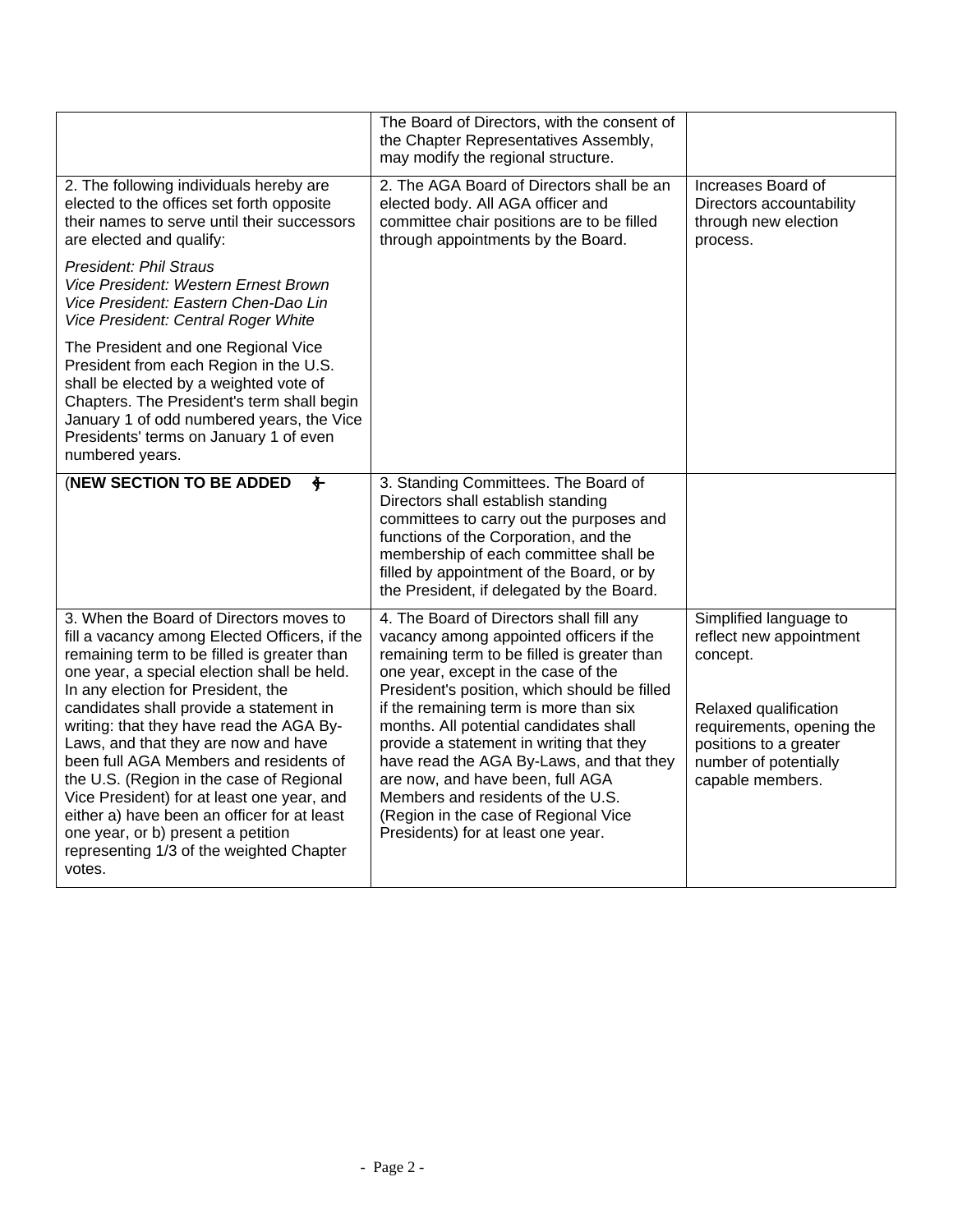| 4. For the purposes of authorizing the<br>Corporation to do business in any state,<br>territory or dependency of the United<br>States or any foreign country in which it is<br>necessary or expedient for the Corporation<br>to transact business, the proper officers of<br>the Corporation are hereby authorized to<br>appoint all necessary agents or attorneys<br>for service of process, to designate and<br>change the location of all necessary<br>statutory offices and to make and file all<br>necessary applications, certificates,<br>reports, powers of attorney, and other<br>instruments as may be required by the<br>laws of such state, territory, dependency or<br>country to authorize the Corporation to<br>transact business therein. | 5. For the purposes of authorizing the<br>Corporation to do business in any state,<br>territory or dependency of the United<br>States or any foreign country in which it is<br>necessary or expedient for the Corporation<br>to transact business, the Board of the<br>Corporation are hereby authorized to<br>appoint all necessary agents or attorneys<br>for service of process, to designate and<br>change the location of all necessary<br>statutory offices and to make and file all<br>necessary applications, certificates,<br>reports, powers of attorney, and other<br>instruments as may be required by the<br>laws of such state, territory, dependency or<br>country to authorize the Corporation to<br>transact business therein.                                                                                                                                                   | Renumbered                                                                                                                       |
|-----------------------------------------------------------------------------------------------------------------------------------------------------------------------------------------------------------------------------------------------------------------------------------------------------------------------------------------------------------------------------------------------------------------------------------------------------------------------------------------------------------------------------------------------------------------------------------------------------------------------------------------------------------------------------------------------------------------------------------------------------------|---------------------------------------------------------------------------------------------------------------------------------------------------------------------------------------------------------------------------------------------------------------------------------------------------------------------------------------------------------------------------------------------------------------------------------------------------------------------------------------------------------------------------------------------------------------------------------------------------------------------------------------------------------------------------------------------------------------------------------------------------------------------------------------------------------------------------------------------------------------------------------------------------|----------------------------------------------------------------------------------------------------------------------------------|
| 5. The following list of Officers are<br>appointed to serve until their successors<br>are appointed and qualify:<br><b>Secretary Lawrence Gross</b><br><b>Treasurer Michael Simon</b><br>Membership Secretary Chris Garlock<br><b>Clubs Coordinator Roger White</b><br><b>Publications Coordinator Roy Laird</b><br><b>Education Coordinator Peter Schumer</b><br>Membership Database Manager Samuel<br>Zimmerman<br>International Go Federation Director<br>Barbara Calhoun<br>Rules Committee Chair Terry Benson                                                                                                                                                                                                                                        | 6. The following Officers will serve until<br>their successors are properly appointed<br>and qualify:<br>President, Roy Laird<br>Western Vice President, Lawrence Gross<br>Central Vice President, Michael Peng<br>Eastern Vice President, Chen-Dao Lin<br>Secretary, Susan Weir<br>Treasurer, Ulo Tamm<br>Membership Secretary, John Goon<br>Clubs Coordinator, William Cobb<br><b>Publications Coordinator, Chris Garlock</b><br>Youth Coordinator, None Redmond<br><b>Education Coordinator (vacant)</b><br>Tournament Coordinator, Michael Bull<br>Ratings Coordinator, Paul Matthews<br>Congress Liaison, Chris Kirschner<br>Membership Database Manager, Sam<br>Zimmerman<br>International Go Federation Director,<br>Chen-Dao Lin<br>Rules Coordinator, Terry Benson<br>Nomination Committee, Sam Zimmerman<br>The Board has the discretion to leave the<br>offices of Regional VP vacant. | Updated names and<br>positions.<br>Renumbered.<br>Regional representation will<br>now be handled by election<br>of Board members |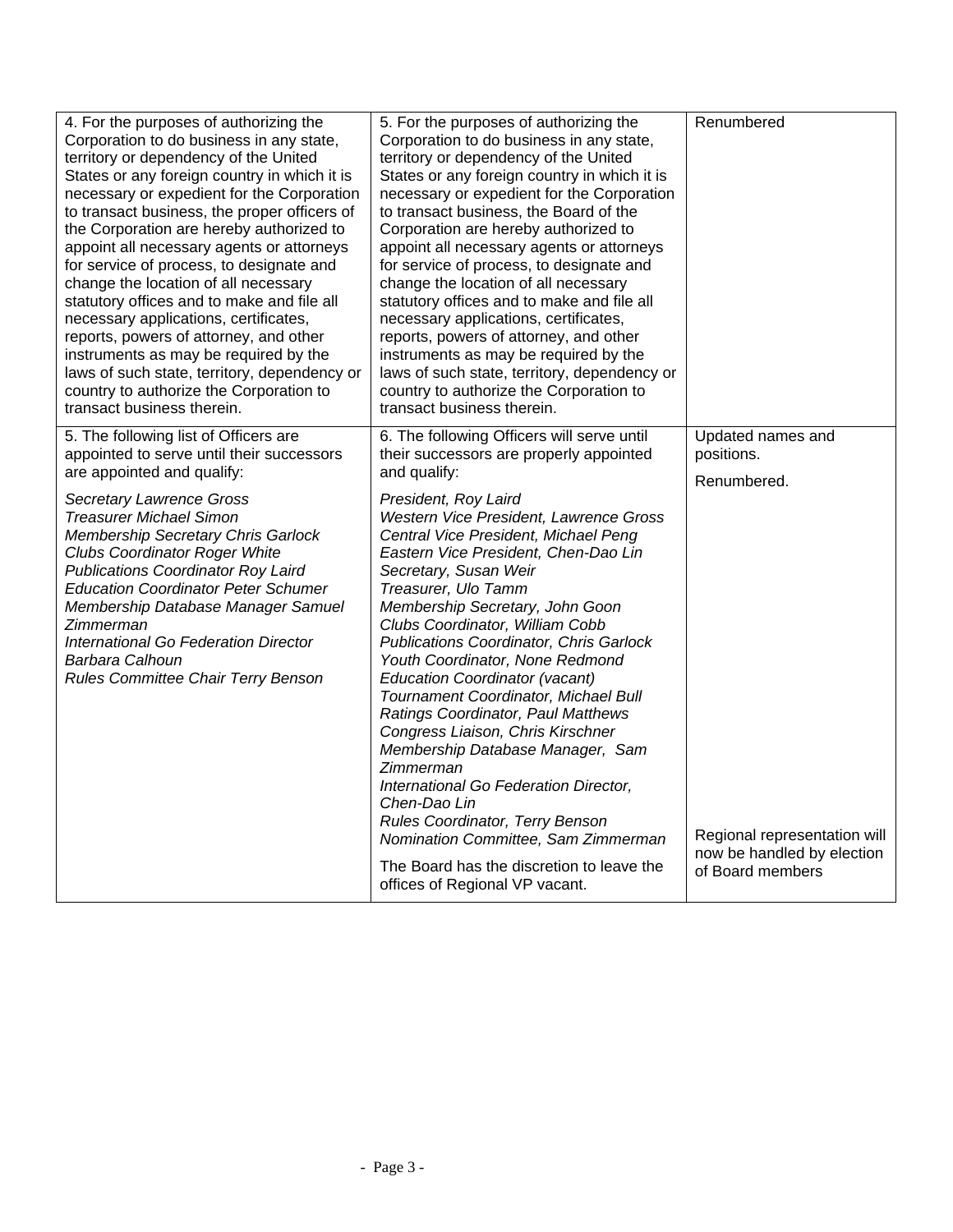| 6. The Board grants approval to the<br>President to form an Executive Committee,<br>to include the President who shall be<br>chairperson, the Regional Vice Presidents<br>one of whom shall be selected as Vice-<br>Chairperson, the Treasurer, the Club<br>Coordinator, the Membership Secretary,<br>the Publications Coordinator, and the US<br>Director to the IGF. The Secretary of the<br>Corporation shall be a member ex-officio.<br>The Committee may approve agendas,<br>budget overrun expenditures or<br>commitments, designate Nominating<br>Committee Chairpersons, and examine<br>project proposals to assist in Board<br>deliberations. The Executive Committee<br>will act only as advisors to the Assembly<br>and the President; its decisions shall not<br>limit the responsibility of the President.<br>However, if the President and the<br>Executive Committee disagree on any<br>action, the President shall confirm that<br>action with the Board of Directors before<br>proceeding. | 7. The Board may establish one or more<br>committees, in addition to the standing<br>committees, if the Board deems that they<br>are necessary to develop, implement, and<br>manage long or short term functions,<br>projects, or plans for the Corporation. Each<br>committee so designated shall have their<br>membership stated by the Board in terms<br>of numbers of members, their required<br>status, if any, and length of terms, and, to<br>the extent provided in an organizational<br>document and not restricted by law, shall<br>have and exercise the authority delegated<br>to them by the Board. Designation of such<br>committees and the delegation thereto of<br>authority shall not operate to relieve the<br>Directors of any responsibility imposed<br>upon them by law. Membership of each<br>committee, unless prescribed by the<br>Board, may include the President and any<br>other AGA members who are deemed<br>suitable by the Board. The Board may<br>delegate authority to the President to form<br>any Committee besides the standing<br>committees. The Board reserves the<br>authority to direct the President to take any<br>lawful and appropriate action regarding the<br>membership or performance of any<br>committee or committee member.<br>Term of Office. Each member's term shall<br>be defined in the original act of<br>appointment, but shall not exceed two<br>years in any case. Each member of a<br>committee shall continue in office, unless<br>the committee shall be terminated, or<br>unless such member is removed from such<br>committee, or ceases to qualify as a<br>committee member, or such member<br>resigns with appropriate notice.<br>Rules. Each committee may adopt rules for<br>its own governance not inconsistent with<br>these By-Laws or with rules prescribed by<br>the Board of Directors. | Renumbered.<br><b>Clarifies Board appointment</b><br>and delegation authority.<br>Assimilates language from<br>the original by-laws Article<br>V. Committees. The old<br>Article V is now deleted. |
|-------------------------------------------------------------------------------------------------------------------------------------------------------------------------------------------------------------------------------------------------------------------------------------------------------------------------------------------------------------------------------------------------------------------------------------------------------------------------------------------------------------------------------------------------------------------------------------------------------------------------------------------------------------------------------------------------------------------------------------------------------------------------------------------------------------------------------------------------------------------------------------------------------------------------------------------------------------------------------------------------------------|-----------------------------------------------------------------------------------------------------------------------------------------------------------------------------------------------------------------------------------------------------------------------------------------------------------------------------------------------------------------------------------------------------------------------------------------------------------------------------------------------------------------------------------------------------------------------------------------------------------------------------------------------------------------------------------------------------------------------------------------------------------------------------------------------------------------------------------------------------------------------------------------------------------------------------------------------------------------------------------------------------------------------------------------------------------------------------------------------------------------------------------------------------------------------------------------------------------------------------------------------------------------------------------------------------------------------------------------------------------------------------------------------------------------------------------------------------------------------------------------------------------------------------------------------------------------------------------------------------------------------------------------------------------------------------------------------------------------------------------------------------------------------------------------------------------------------------------------------------------------------|----------------------------------------------------------------------------------------------------------------------------------------------------------------------------------------------------|
| 7. The Board resolves to define and limit<br>the rights of Members in the following<br>ways:<br>a) Limited Membership Limited<br>Membership shall include the AGA<br>Newsletter, participation in the AGA<br>National Computer Rating System, and<br>participation in AGA-sanctioned<br>tournaments anywhere.<br>b) Full Membership shall confer all the                                                                                                                                                                                                                                                                                                                                                                                                                                                                                                                                                                                                                                                    | 8. Rights of members are defined and<br>limited as follows:<br>a) Limited Member. Limited Membership<br>includes participation in the AGA National<br>Computer Rating System and in all AGA-<br>sanctioned tournaments subject to other<br>qualification conditions that might be<br>imposed by tournament organizers.<br>b) Full Member. Full Membership shall<br>confer all the benefits of Limited                                                                                                                                                                                                                                                                                                                                                                                                                                                                                                                                                                                                                                                                                                                                                                                                                                                                                                                                                                                                                                                                                                                                                                                                                                                                                                                                                                                                                                                                 | Renumbered.<br>References to specific AGA<br>publications deleted to<br>enhance future flexibility<br>Clarified need for at least<br>five AGA FULL members,<br>in order to vote.                   |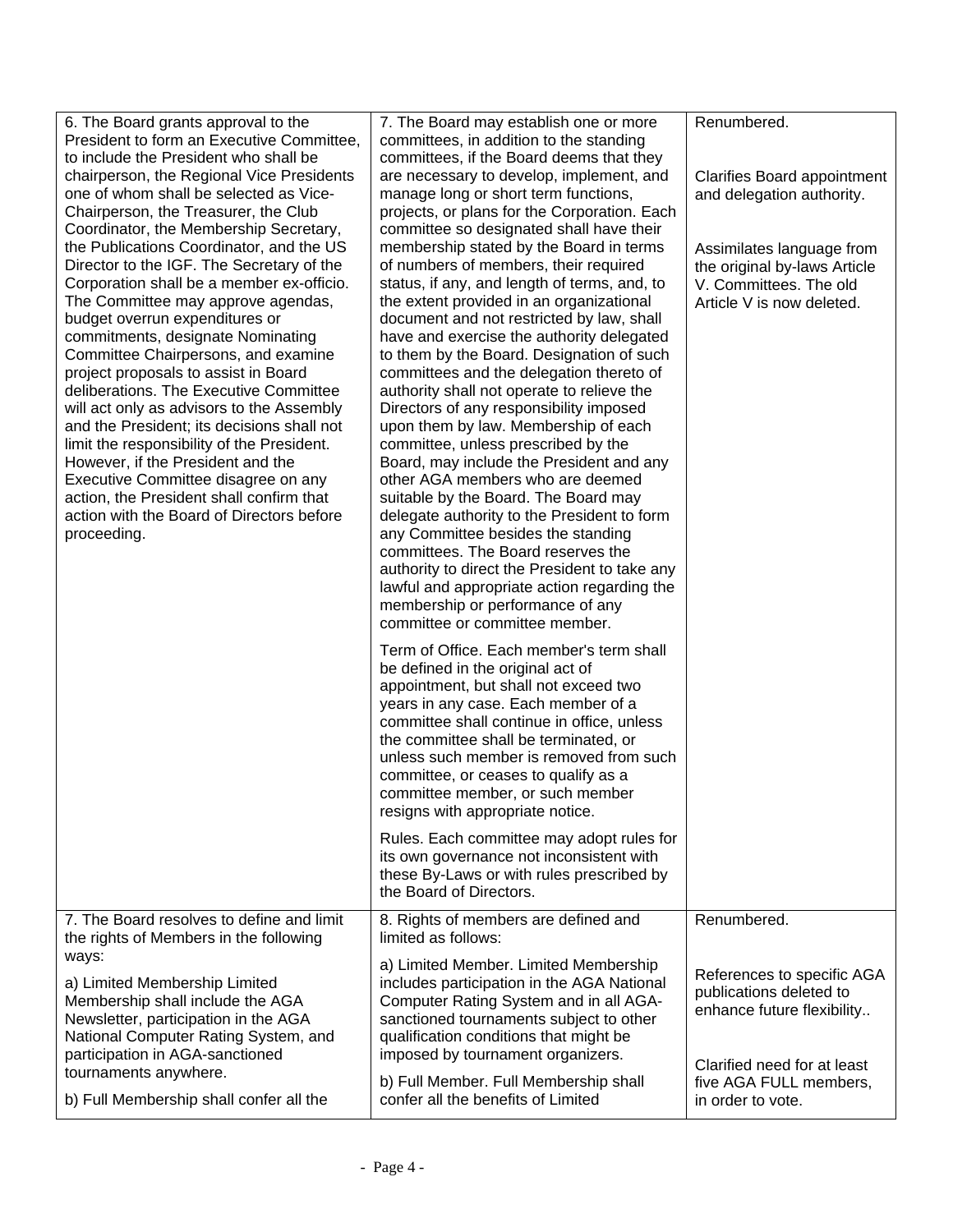| benefits of Limited, but Full Members<br>receive the Journal, may become<br>candidates for U.S. representation in<br>international tournaments, and may<br>become AGA officers.<br>c) Chapter Membership Chapter<br>Membership shall include the Journal and<br>Newsletter, which the Chapter Club may<br>circulate to all its members whether or not<br>they are AGA members. Chapter Member<br>clubs will receive in advance the agenda<br>for each Assembly and are welcome to<br>attend. Chapters with five or more AGA<br>Members are entitled to vote on all major<br>policy matters, whether in person, by<br>proxy, or by mail ballot. Chapters shall be<br>authorized to sell Limited Memberships. | Membership. In addition, Full Members<br>receive a copy of all "full-members-only"<br>publications, may become candidates for<br>U.S. representation in international<br>tournaments, and may become AGA<br>Directors or officers.<br>c) Chapter Membership. Chapter<br>Membership shall include a copy of all "full-<br>members-only" publications, which the<br>Chapter Club may circulate to all its AGA<br>or non-AGA members. Chapter Member<br>clubs will also receive an advance copy of<br>the agenda for each Assembly Meeting<br>and an open invitation to attend. Chapters<br>with five or more AGA Full Members are<br>entitled to vote on all major policy matters,<br>whether in person, by proxy, or by mail<br>ballot. Only chapters shall be authorized to<br>sell Limited Memberships.<br>d) Membership types, requirement criteria,<br>rights, privileges, and obligations of<br>membership may be revised as provided in<br>the by-laws. |                                                                                                |
|-------------------------------------------------------------------------------------------------------------------------------------------------------------------------------------------------------------------------------------------------------------------------------------------------------------------------------------------------------------------------------------------------------------------------------------------------------------------------------------------------------------------------------------------------------------------------------------------------------------------------------------------------------------------------------------------------------------|--------------------------------------------------------------------------------------------------------------------------------------------------------------------------------------------------------------------------------------------------------------------------------------------------------------------------------------------------------------------------------------------------------------------------------------------------------------------------------------------------------------------------------------------------------------------------------------------------------------------------------------------------------------------------------------------------------------------------------------------------------------------------------------------------------------------------------------------------------------------------------------------------------------------------------------------------------------|------------------------------------------------------------------------------------------------|
| (NEW SECTION TO BE ADDED<br>$\bigoplus$                                                                                                                                                                                                                                                                                                                                                                                                                                                                                                                                                                                                                                                                     | 9.) The Articles Of Incorporation may be<br>amended by the affirmative mail vote of the<br>Individual Members. Counting all votes<br>received within 45 days of ballot mailing, a<br>two-thirds majority of those votes shall<br>constitute adoption.                                                                                                                                                                                                                                                                                                                                                                                                                                                                                                                                                                                                                                                                                                        | Borrowed words from the<br>by-laws' newly revised and<br>renumbered Article 11.<br>Amendments. |
| 8. Any and each of the officers of the<br>Corporation is hereby authorized and<br>directed to pay all fees and expenses<br>incident to and necessary for the<br>organization and incorporation of the<br>Corporation. The proper officers of the<br>Corporation hereby are authorized to file<br>the registration forms required by the New<br>York State Department of Law and New<br>York Department of State, and such other<br>registration forms as may be required by<br>any agency of the State. The Treasurer of<br>the Corporation shall prepare and file with<br>the Internal Revenue Service an<br>Application for Recognition of Exemption<br>Under Section 501(c)(7) of the IRS Code.          | 10. Any and each of the officers of the<br>Corporation is hereby authorized and<br>directed to pay all fees and expenses<br>incident to and necessary for the<br>organization and incorporation of the<br>Corporation. The officers of the<br>Corporation hereby are authorized to file<br>the registration forms required by the New<br>York State Department of Law and New<br>York Department of State, and such other<br>registration forms as may be required by<br>any agency of the State.                                                                                                                                                                                                                                                                                                                                                                                                                                                            | Renumbered.<br>The AGA IRS tax-exempt<br>status is now $501(c)(4)$ .                           |
| 9. The proper officers of the Corporation<br>hereby are authorized and directed to do<br>or cause to be done any and all such acts<br>and things and to execute and deliver any<br>and all such further documents and papers<br>as such officer may deem necessary or<br>appropriate to carry into effect the full<br>intent and purpose of the foregoing                                                                                                                                                                                                                                                                                                                                                   | 11. The officers of the Corporation hereby<br>are authorized and directed to do or cause<br>to be done any and all such acts and<br>things and to execute and deliver any and<br>all such further documents and papers as<br>such officer may deem necessary or<br>appropriate to carry into effect the full<br>intent and purpose of the foregoing                                                                                                                                                                                                                                                                                                                                                                                                                                                                                                                                                                                                          | Renumbered.<br>Minor rephrasing.                                                               |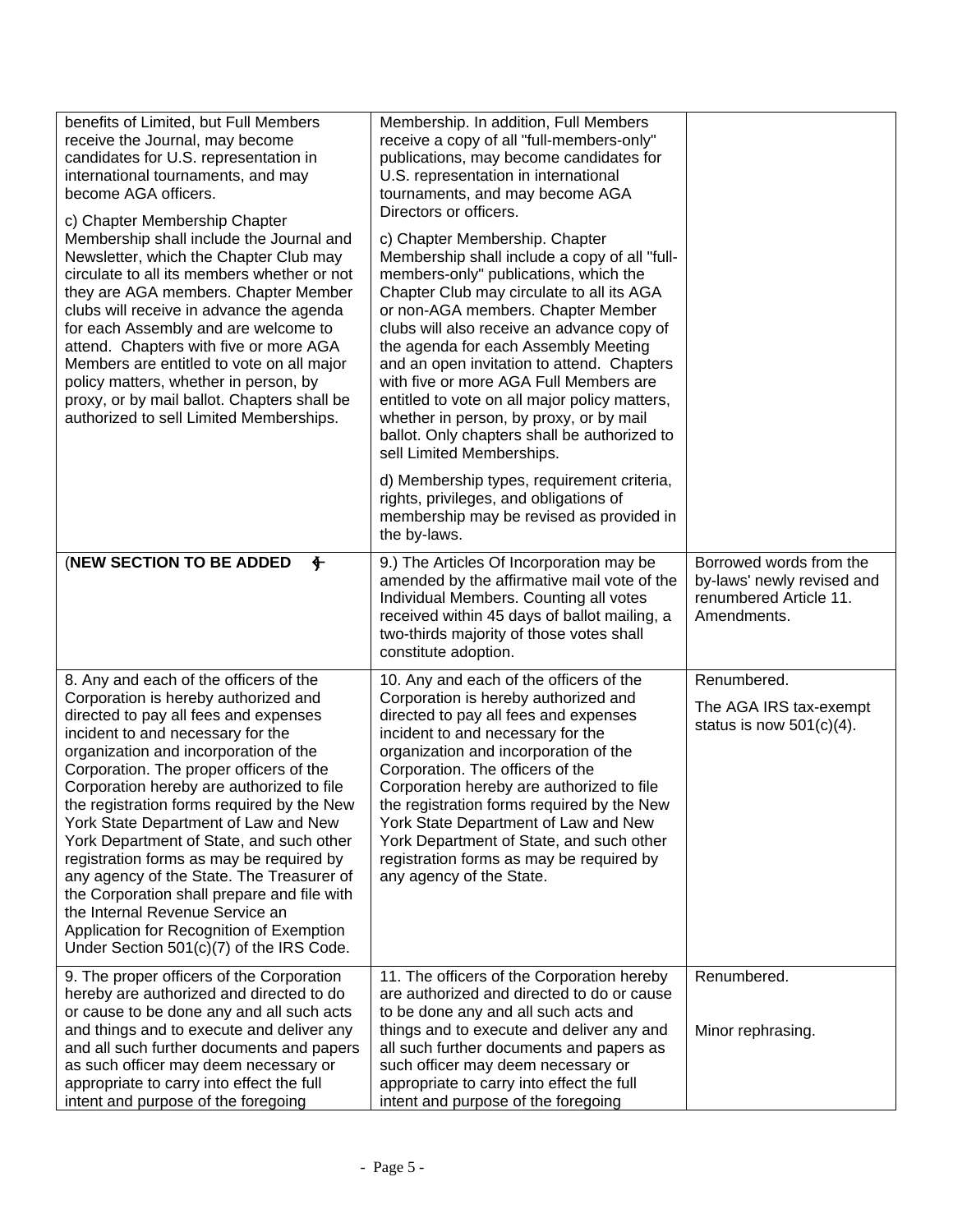| resolutions.                                                                                                                                                                                                                              | resolutions.                                                                                                                                                                                                                                                                                                                                                                              |  |
|-------------------------------------------------------------------------------------------------------------------------------------------------------------------------------------------------------------------------------------------|-------------------------------------------------------------------------------------------------------------------------------------------------------------------------------------------------------------------------------------------------------------------------------------------------------------------------------------------------------------------------------------------|--|
| This unanimous consent may be<br>separately executed in two or more<br>counterparts by the Directors of the<br>Corporation.<br>In witness whereof, the undersigned have<br>executed this Consent as of this 12th day<br>of October, 1993. | The Board of Directors may separately<br>execute this unanimous consent in two or<br>more counterparts.<br>In witness whereof, the undersigned have<br>executed this Consent as of this _____ day<br>$\circ$ f<br>.2002.<br>2001 AGA Directors<br>Barbara Calhoun<br>Jeff Shaevel<br>Lawrence Gross<br>Keith Arnold<br>Ernest Brown<br><b>Terry Benson</b><br>Roger White<br>Chen-Dao Lin |  |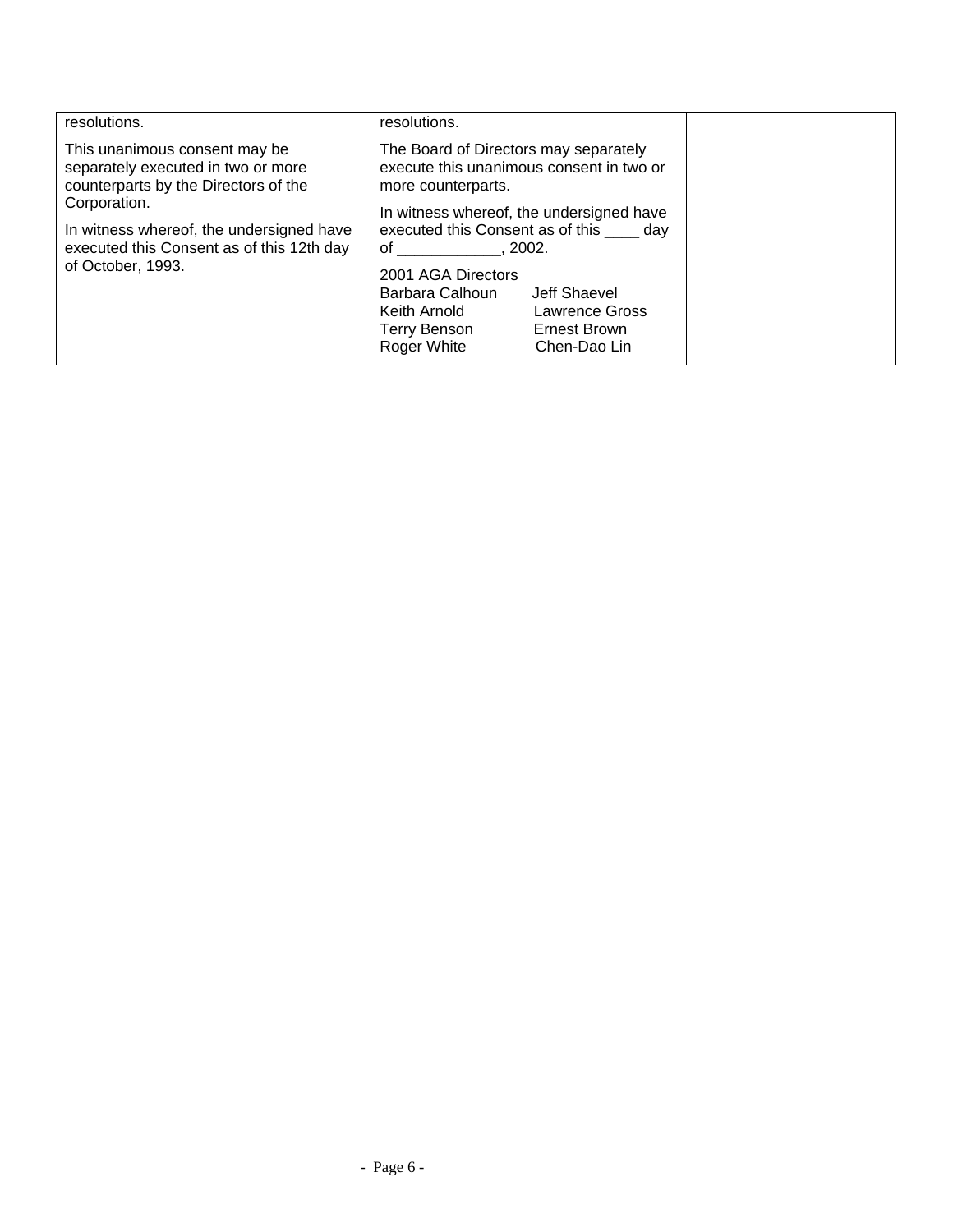## **EXHIBIT A By-Laws, American Go Association, Inc. (Jan 1, 2002)**

| <b>ARTICLE I: Purposes</b>                                                                   | <b>ARTICLE I: Purposes</b>                                                                         |                      |
|----------------------------------------------------------------------------------------------|----------------------------------------------------------------------------------------------------|----------------------|
| The Corporation shall be organized                                                           | The Corporation shall be organized                                                                 | The AGA IRS tax-     |
| exclusively as a nonprofit, tax-exempt                                                       | exclusively as a nonprofit, tax-exempt                                                             | exempt status is now |
| organization under Section 501(c)(7) of the                                                  | organization under Section 501(c)(4) of the                                                        | $501(c)(4)$ .        |
| U.S. Internal Revenue Code of 1986, as                                                       | U.S. Internal Revenue Code of 1986, as                                                             |                      |
| amended, and shall be operated exclusively                                                   | amended, and shall be operated exclusively                                                         |                      |
| for the following exempt purposes: to foster                                                 | for the following exempt purposes: to foster                                                       |                      |
| knowledge and appreciation of the art of "go"                                                | knowledge and appreciation of the game and                                                         |                      |
| (also called "wei chi", "baduk", and "igo") in<br>the United States of America through       | art of "go" (also called "wei chi", "baduk", and<br>"igo") in the United States of America through |                      |
| publicizing the game; to encourage and assist                                                | publicizing the game; to encourage and assist                                                      |                      |
| in game activities and education; to promote                                                 | in game activities and education; to promote                                                       |                      |
| tournaments, seminars, professional tours,                                                   | tournaments, seminars, professional tours,                                                         |                      |
| congresses, and improvement of individual                                                    | congresses, and improvement of individual                                                          |                      |
| game skills throughout the nation; and to                                                    | game skills throughout the nation; and to                                                          |                      |
| encourage intercultural and international                                                    | encourage intercultural and international                                                          |                      |
| goodwill through related activities.                                                         | goodwill through related activities.                                                               |                      |
| <b>ARTICLE II: Members</b>                                                                   | <b>ARTICLE II: members</b>                                                                         | Corrected to be      |
| Section 1. Types of Membership. There shall                                                  | Section 1. Types of Membership. There shall                                                        | consistent with      |
| be two primary classes of membership:                                                        | be two primary classes of membership:                                                              | section 8c of the    |
|                                                                                              |                                                                                                    | Articles.            |
| a) Individual - Membership shall be open to all                                              | a) Individual - This membership class shall be                                                     |                      |
| persons interested in the purposes of the                                                    | open to all persons interested in the purposes                                                     |                      |
| Corporation.                                                                                 | of the Corporation. It is further sub-divided                                                      |                      |
| b) Chapter - Any club or group of players                                                    | into Full Memberships and Limited<br>Memberships, whose entitlements are                           |                      |
| which professes to support the purposes of                                                   | contained in section 8 of the Articles of                                                          |                      |
| the Corporation may become a Chapter                                                         | Incorporation.                                                                                     |                      |
| Member. Each Chapter with five or more                                                       |                                                                                                    |                      |
| Individual Members shall designate at least                                                  | b) Chapter - Any club or group of players                                                          |                      |
| one Chapter Representative, hereinafter                                                      | which professes to support the purposes of                                                         |                      |
| referred to as "Representative."                                                             | the Corporation may become a Chapter                                                               |                      |
|                                                                                              | Member. Each Chapter with five or more Full                                                        |                      |
|                                                                                              | Members shall designate at least one Chapter<br>Representative, hereinafter referred to as         |                      |
|                                                                                              | "Representative."                                                                                  |                      |
|                                                                                              |                                                                                                    |                      |
| Section 2. Members' Rights and                                                               | No change.                                                                                         |                      |
| Responsibilities. At an Annual Assembly of                                                   |                                                                                                    |                      |
| the Chapter Representatives, known as the                                                    |                                                                                                    |                      |
| Assembly, the Representatives may establish                                                  |                                                                                                    |                      |
| such other criteria for membership or<br>categories of membership, including a               |                                                                                                    |                      |
| schedule of dues, as they deem appropriate,                                                  |                                                                                                    |                      |
| including the rights of the Members in general.                                              |                                                                                                    |                      |
|                                                                                              |                                                                                                    |                      |
| Section 3. Meetings. The Assembly shall be                                                   | Section 3. Meetings. The Assembly shall be                                                         |                      |
| held at the place, time, and date as may be<br>fixed by the President of the Corporation, at | held yearly at the U.S. Go Congress. If there<br>is no Go Congress, the Assembly shall meet        |                      |
| any place within or without the State of New                                                 | at an alternative place, time, and date fixed by                                                   |                      |
|                                                                                              |                                                                                                    |                      |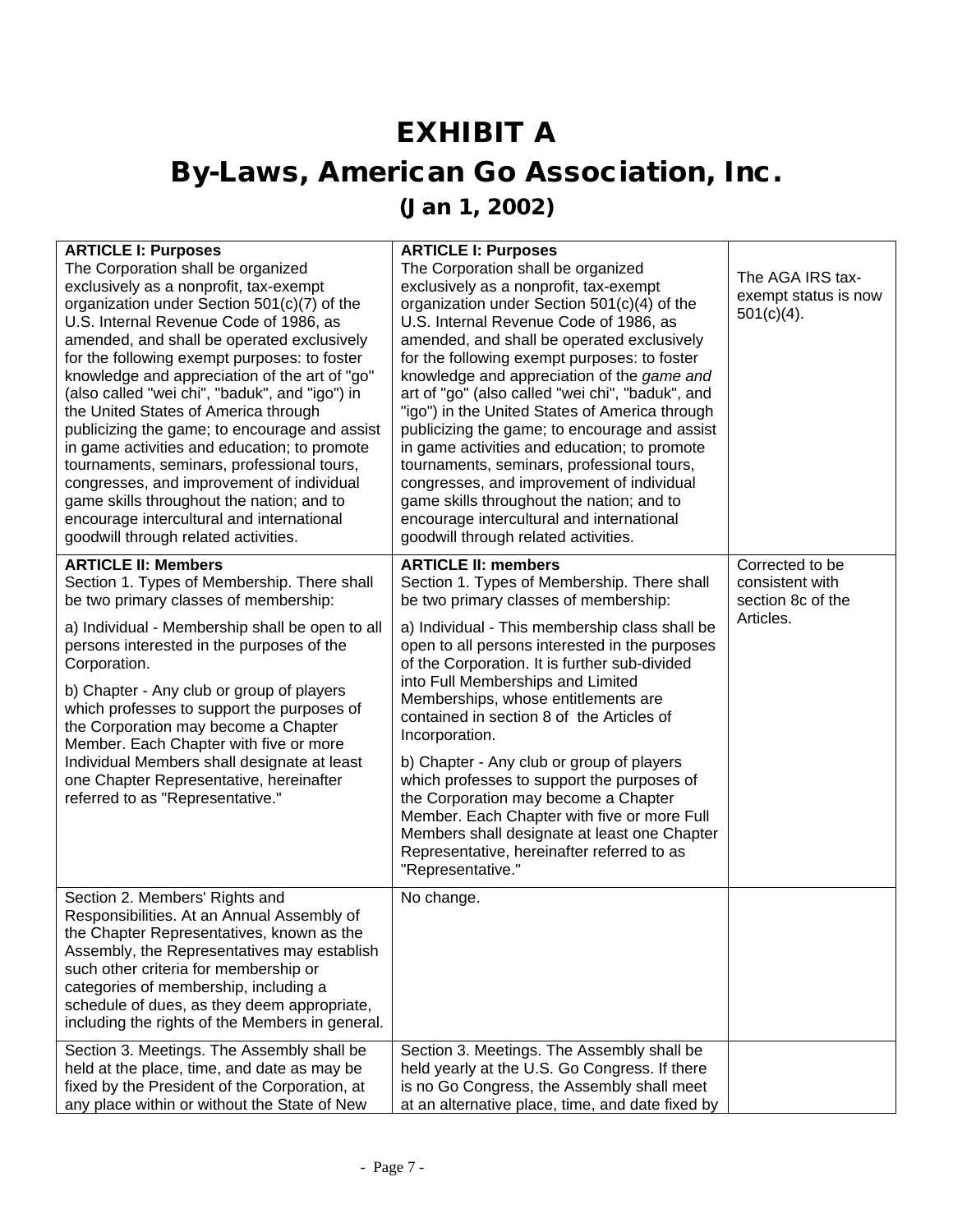| York.                                                                                                                                                                                                                                                                                                                                                                                                                                                                                                                                                                                                                                                                                                                                                                                               | the Board.                                                                                                                                                                                                                                                                                                                                                                                                                                                                                                                                                                                                                                                                                                                                                                                                       |                                                                                                                     |
|-----------------------------------------------------------------------------------------------------------------------------------------------------------------------------------------------------------------------------------------------------------------------------------------------------------------------------------------------------------------------------------------------------------------------------------------------------------------------------------------------------------------------------------------------------------------------------------------------------------------------------------------------------------------------------------------------------------------------------------------------------------------------------------------------------|------------------------------------------------------------------------------------------------------------------------------------------------------------------------------------------------------------------------------------------------------------------------------------------------------------------------------------------------------------------------------------------------------------------------------------------------------------------------------------------------------------------------------------------------------------------------------------------------------------------------------------------------------------------------------------------------------------------------------------------------------------------------------------------------------------------|---------------------------------------------------------------------------------------------------------------------|
| Section 4. Notice of Meetings. Notice of the<br>place, date, and hour of the Assembly shall be<br>given to each Chapter Representative by first<br>class mail or by personal delivery, not less<br>than thirty nor more than fifty days before the<br>date of the meeting. Such notice shall be<br>deemed to be delivered when deposited in the<br>United States mail in a sealed envelope so<br>addressed, with postage thereon prepaid.                                                                                                                                                                                                                                                                                                                                                           | No change.                                                                                                                                                                                                                                                                                                                                                                                                                                                                                                                                                                                                                                                                                                                                                                                                       |                                                                                                                     |
| Section 5. Conduct of Meetings. The<br>President of the Corporation shall preside at<br>all meetings of the Chapter Representatives<br>or, in the absence of the President, a Vice<br>President or a Chairman elected by those<br>present. The Secretary of the Corporation<br>shall act as Secretary at all meetings of the<br>Chapter Representatives and all members<br>may attend. The President shall circulate an<br>Agenda to all Chapter Representatives and<br>Officers at least 30 days in advance of such<br>meeting. Conduct of business shall be<br>governed by Robert's Rules of Order. If any<br>four Chapter Representatives jointly request<br>Board consideration of a proposal at least 30<br>days in advance of such meeting, it shall be<br>placed on the next Meeting Agenda. | Section 5. Conduct of Meetings. The<br>President of the Corporation shall preside at<br>all meetings of the Chapter Representatives<br>or, in the absence of the President, an officer<br>appointed by the Board for that purpose. The<br>Secretary of the Corporation shall act as<br>Secretary at all meetings of the Chapter<br>Representatives and all members may attend.<br>The Secretary shall circulate an Agenda<br>approved by the Board to all Chapter<br>Representatives and Officers at least 30 days<br>in advance of such meeting. Robert's Rules of<br>Order shall govern the conduct of business. If<br>any four Chapter Representatives jointly<br>request Board consideration of a proposal at<br>least 30 days in advance of such meeting, it<br>shall be placed on the next Meeting Agenda. | Deletes reference to<br>an officer, i.e. the VP,<br>who is not a<br>mandatory officer<br>under the new By-<br>Laws. |
| Section 6. Quorum. At all meetings of the<br>Chapter Representatives, a one-fourth<br>majority of the Representatives, weighted by<br>the number of Individual Members of their<br>Chapters, along with any two elected officers,<br>whether present in person, by letter, or by<br>proxy, shall constitute a quorum for the<br>transaction of business.                                                                                                                                                                                                                                                                                                                                                                                                                                            | Section 6. Quorum. At all meetings of the<br>Chapter Representatives, a one-fourth<br>majority of the Representatives, weighted by<br>the number of Individual Members of their<br>Chapters, along with any two Board members,<br>whether present in person, by letter, or by<br>proxy, shall constitute a quorum for the<br>transaction of business.                                                                                                                                                                                                                                                                                                                                                                                                                                                            |                                                                                                                     |
| Section 7. Voting. At any meeting of the<br>Chapter Representatives, each<br>Representative present shall be entitled to<br>one vote for each ten Individual Members of<br>their Chapter (rounded to the nearest ten, e.g.<br>5 to 14 Members - 1 vote, 15 to 24 Members -<br>2 votes, etc.) After any resolution vote, any<br>Chapter Representative or his proxy may<br>demand a Chapter Veto Vote, tallied by a<br>count of one vote per qualifying Chapter.<br>Voting by proxy shall be permitted. Upon<br>demand of any person entitled to vote, any<br>vote upon any question before the meeting<br>shall be by ballot. Except in votes for election<br>of officers, each elected officer shall be<br>entitled to cast one vote apiece.                                                       | Section 7. Voting. At any meeting of the<br>Chapter Representatives, each<br>Representative of a Chapter present shall be<br>entitled to one vote. Chapters will receive<br>additional votes at the ratio of one vote for<br>each ten additional Full Members of their<br>Chapter (rounded to the nearest ten, e.g. 5 to<br>14 Members - 1 vote, 15 to 24 Members - 2<br>votes, etc.) Voting by proxy shall be<br>permitted. Upon demand of any person<br>entitled to vote, any vote upon any question<br>before the meeting shall be by ballot.                                                                                                                                                                                                                                                                 | Corrected to be<br>consistent with the<br>Articles Section 8c.                                                      |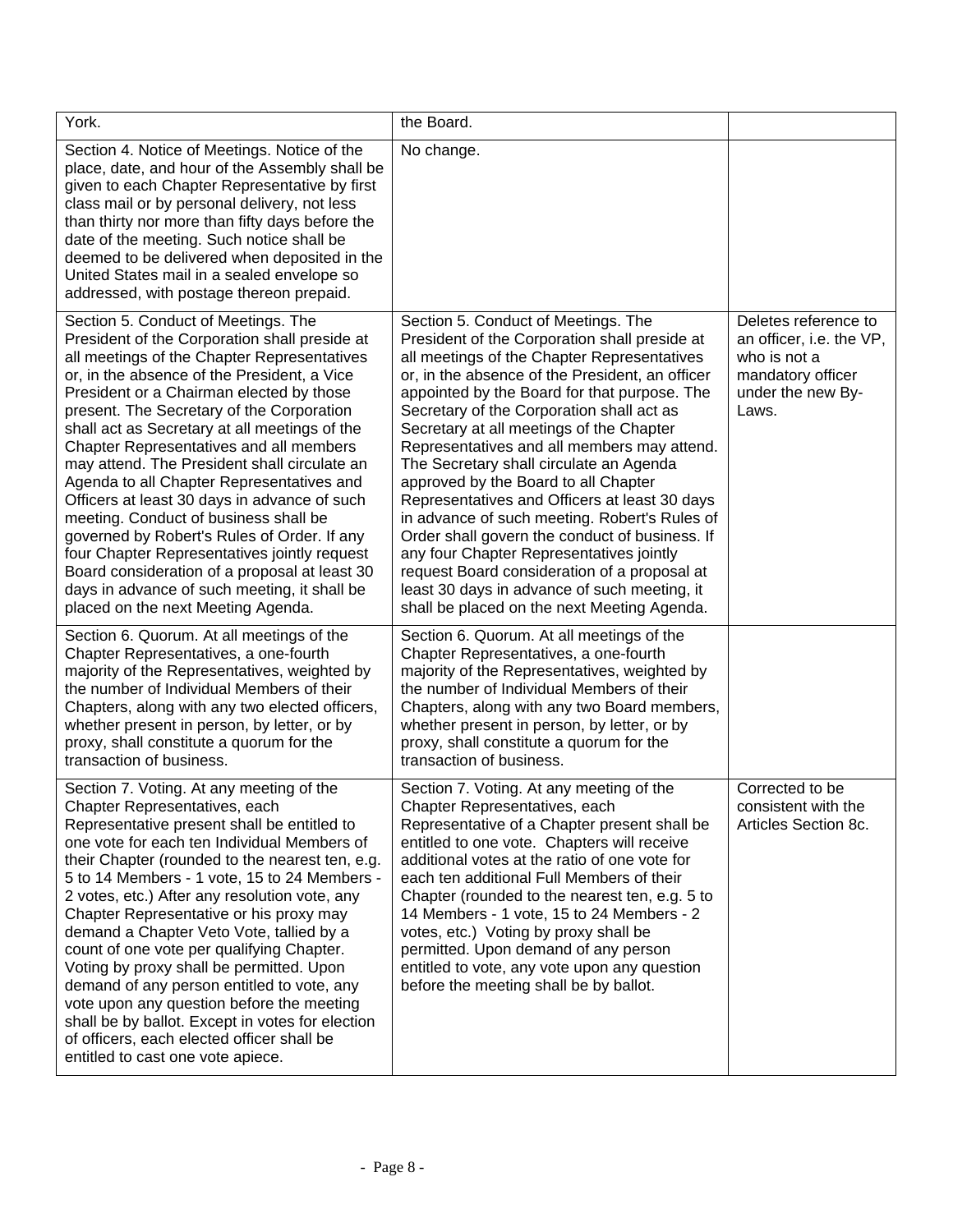| <b>ARTICLE III: Directors</b><br>Section 1. Powers and Number. The Board of<br>Directors of the Corporation shall have the<br>power to initiate a vote for recall of any Officer<br>and the responsibility to appoint as quickly as<br>practicable a temporary officer to fill vacancies<br>caused by resignation, removal, or death. The<br>number of Directors constituting the entire<br>Board shall be not less than five nor more<br>than seventeen. If the number of Directors<br>falls below five, the remaining Directors shall<br>elect replacement(s) within 60 days.                                                                                                                                                              | <b>ARTICLE III: Directors</b><br>Section 1. Powers and Number. The number<br>of Directors constituting the entire Board shall<br>be not more than nine. If the number of<br>Directors falls below seven, the remaining<br>Directors shall elect replacement(s) within 30<br>days. The Board shall have the responsibility<br>to appoint as quickly as practicable an interim<br>director to fill vacancies caused by<br>resignation, removal, or death.                                                                                                                                                                                                                                                                                                                                                                                                                                                                                                                                                                                                                                                                                                                                                                                                                                                                                                                                                                                                                                                                                                                                                                                                                                                                                                                                                                                                               |                                                                                                                                                                                                                                                                                                                                                                                                                                                                                                                                                                                                                                                                                                                                                                                                                                                                                                                        |
|----------------------------------------------------------------------------------------------------------------------------------------------------------------------------------------------------------------------------------------------------------------------------------------------------------------------------------------------------------------------------------------------------------------------------------------------------------------------------------------------------------------------------------------------------------------------------------------------------------------------------------------------------------------------------------------------------------------------------------------------|-----------------------------------------------------------------------------------------------------------------------------------------------------------------------------------------------------------------------------------------------------------------------------------------------------------------------------------------------------------------------------------------------------------------------------------------------------------------------------------------------------------------------------------------------------------------------------------------------------------------------------------------------------------------------------------------------------------------------------------------------------------------------------------------------------------------------------------------------------------------------------------------------------------------------------------------------------------------------------------------------------------------------------------------------------------------------------------------------------------------------------------------------------------------------------------------------------------------------------------------------------------------------------------------------------------------------------------------------------------------------------------------------------------------------------------------------------------------------------------------------------------------------------------------------------------------------------------------------------------------------------------------------------------------------------------------------------------------------------------------------------------------------------------------------------------------------------------------------------------------------|------------------------------------------------------------------------------------------------------------------------------------------------------------------------------------------------------------------------------------------------------------------------------------------------------------------------------------------------------------------------------------------------------------------------------------------------------------------------------------------------------------------------------------------------------------------------------------------------------------------------------------------------------------------------------------------------------------------------------------------------------------------------------------------------------------------------------------------------------------------------------------------------------------------------|
| Section 2. Designation and Term of Office.<br>Directors may elect new Directors by a<br>majority vote, with the advice and consent of<br>the Assembly of Chapter Representatives, for<br>a maximum term of four years. Alternatively, a<br>petition signed by ten percent of the Individual<br>Members will serve to designate one Director,<br>who may not be recalled except for gross<br>negligence for two years after appointment.<br>After such appointment by petition, the same<br>Members' signatures on further petitions shall<br>not be used for the purpose of appointing<br>other Directors for a period of two years.<br>Directors shall be at least eighteen years of<br>age and need not be residents of New York<br>State. | Section 2. Designation and Term of Office.<br>a.) Except for the election immediately<br>following adoption of this article, Directors<br>shall be elected individually for a term of<br>two years by weighted vote of Chapter<br>Representatives at the Assembly. Each<br>region shall have two Directors on the<br>Board, and there shall be at least one at-<br>large Director (having no regional<br>affiliation). Regional Directors shall serve<br>staggered terms of two years each, such<br>that one seat is up for election each year.<br>Regional representatives shall be elected<br>only by Chapters within their regions. At-<br>large representatives will be elected by all<br>Chapters.<br>b.) Each calendar year, nominations shall be<br>made by no later than June 15 <sup>th</sup> . Ballots<br>shall be sent out by no later than July 1 <sup>st</sup> .<br>If there is no US Go Congress or<br>Assembly, the ballots shall be mailed in<br>for counting by no later than August 15 <sup>th</sup> .<br>Directors shall take office on the following<br>January 1 <sup>st</sup> .<br>For the first election following adoption of this<br>article, the following procedures will apply:<br>c.) Seven Directors shall be elected by a<br>weighted vote of chapter representatives.<br>These positions shall be filled as follows:<br>two from each region and one at-large<br>position. Starting in January 2003, the top<br>vote getter from each region shall serve a<br>two-year term as a Director. The next top<br>vote getter from each region shall serve a<br>one-year term as a Director. The top vote<br>getter for the at-large position shall serve<br>a two-year term as a Director. Directors<br>shall be at least eighteen years of age<br>and need not be residents of New York<br>State.<br>d.) In case of a tie between regional | Chapter weighted<br>voting vs. one-<br>member-one-vote is<br>probably the most<br>controversial issue<br>the Commission<br>faced. The issue was<br>debated at length at<br>the 2001 National<br>Assembly, with an<br>inconclusive result.<br>(See minutes of that<br>meeting for details.)<br>In the end, the<br>Commission felt that<br>changing both the<br>nature of the Board<br>and the basic voting<br>mechanism would be<br>too much at one time.<br>The Commission<br>believes that<br>weighted chapter<br>voting will work, and<br>the hope is that<br>individual members<br>will become more<br>active as they begin<br>to realize their<br>greater power under<br>the new by-laws.<br>Chapters gain voting<br>privileges with their<br>fifth member, but<br>must then recruit an<br>additional ten<br>members to obtain an<br>additional vote. This<br>arrangement gives<br>small Chapters<br>somewhat more |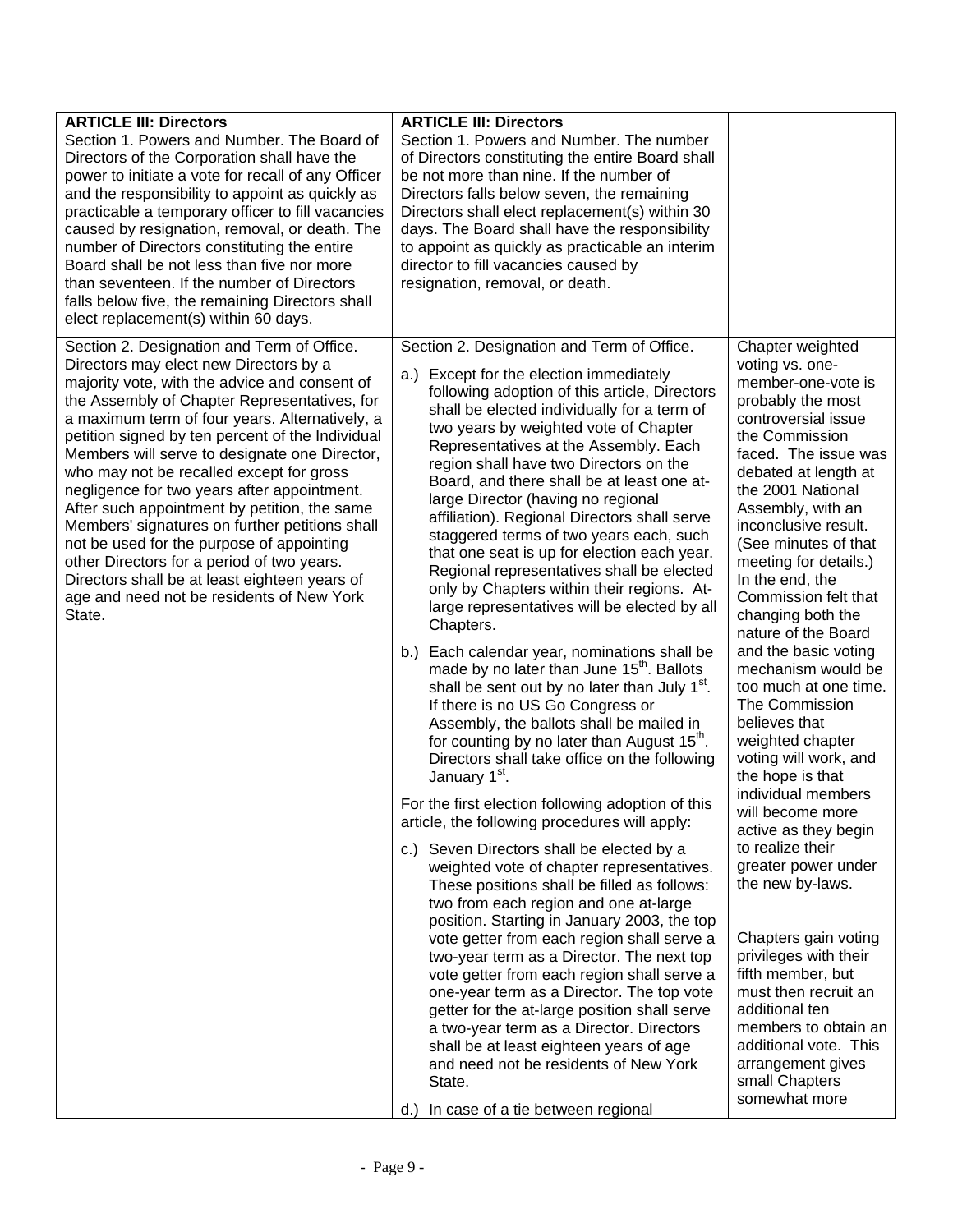|                                                                                                                                                                                                                                                                                                                                                                                                                                                                                                                                                                                                                                                                                                                                                                                                                                          | contenders in the first election, the<br>following tie-break procedures shall be<br>employed. For subsequent elections the<br>Board is authorized to adopt whatever tie<br>break procedures are deemed suitable.<br>e.) If only two candidates were on the ballot<br>for that region, they shall draw lots during<br>the first Board meeting to decide between<br>them which will serve for two years and<br>which will serve for one year.<br>If two candidates tie in a region where<br>f.)<br>more than two candidates are on the<br>ballot, there shall be a recount of<br>weighted chapter votes cast, weighing<br>each vote in proportion to chapter<br>membership.<br>g.) Re-weighting of regional votes will also be<br>the preferred tie break method in the at-<br>large election.                                                                                                                                                                                                                                                                                                                                                                                      | power than large<br>chaapters in regular<br>elections. With<br>proportional<br>weighting of votes<br>the situation is<br>reversed. For<br>chapters with more<br>than one vote, each<br>addition vote counts<br>double. |
|------------------------------------------------------------------------------------------------------------------------------------------------------------------------------------------------------------------------------------------------------------------------------------------------------------------------------------------------------------------------------------------------------------------------------------------------------------------------------------------------------------------------------------------------------------------------------------------------------------------------------------------------------------------------------------------------------------------------------------------------------------------------------------------------------------------------------------------|-----------------------------------------------------------------------------------------------------------------------------------------------------------------------------------------------------------------------------------------------------------------------------------------------------------------------------------------------------------------------------------------------------------------------------------------------------------------------------------------------------------------------------------------------------------------------------------------------------------------------------------------------------------------------------------------------------------------------------------------------------------------------------------------------------------------------------------------------------------------------------------------------------------------------------------------------------------------------------------------------------------------------------------------------------------------------------------------------------------------------------------------------------------------------------------|------------------------------------------------------------------------------------------------------------------------------------------------------------------------------------------------------------------------|
| Section 3. Removal. Any Director may be<br>removed for cause by a majority of the entire<br>Board of Directors. Directors may also be<br>removed by a weighted ballot vote of two-<br>thirds of the Chapter Representatives. Such a<br>removal vote must be initiated by at least<br>four Chapter Representatives or by a petition<br>signed by fifty Individual Members.                                                                                                                                                                                                                                                                                                                                                                                                                                                                | <b>DELETED</b>                                                                                                                                                                                                                                                                                                                                                                                                                                                                                                                                                                                                                                                                                                                                                                                                                                                                                                                                                                                                                                                                                                                                                                    | See section 10 for<br>new removal<br>procedure.                                                                                                                                                                        |
| Section 4. Meetings. The Annual Meeting of<br>the Board of Directors shall be held at the<br>place, time, and date as may be fixed by the<br>Board of Directors, or, if not so fixed, as may<br>be determined by the President of the<br>Corporation, at any place within or without the<br>State of New York. Special meetings of the<br>Directors may be called by the President and<br>shall be called by the President or Secretary<br>at the direction of not less than two Directors<br>then in office, or as may otherwise be<br>provided by law. Any request for such<br>meeting shall state the purpose or purposes<br>of the proposed meeting. Meetings may be<br>held by telephone conference or other<br>electronic means, as directed by the Board of<br>Directors or the President and stated in the<br>notice of meeting. | Section 3. Meetings.<br>a. The Board of Directors shall meet on at<br>least four separate occasions each calendar<br>year, at times and places fixed by the Board<br>(phone meetings may count for this purpose),<br>provided that one of its yearly meetings must<br>be its Annual Meeting which shall be held<br>yearly at and during the U.S. Go Congress. If<br>the Congress is not held for any reason, the<br>Board shall decide by majority vote on an<br>alternative location and hold its Annual<br>Meeting during the month of August, or as<br>soon thereafter as practicable.<br>b. Special meetings. At any time, unscheduled<br>directors meetings may be called by the<br>Board Chair, or on the written request of not<br>less than two other sitting Directors, or as may<br>otherwise be permitted by law, and notification<br>of such meetings will be sent by the Secretary<br>to the remaining directors and the President.<br>Such notice must include the name of the<br>persons who called the meeting and the<br>stated purpose of the meeting. Any request<br>for such meeting shall state the purpose or<br>purposes of the proposed meeting. Meetings | Renumbered.                                                                                                                                                                                                            |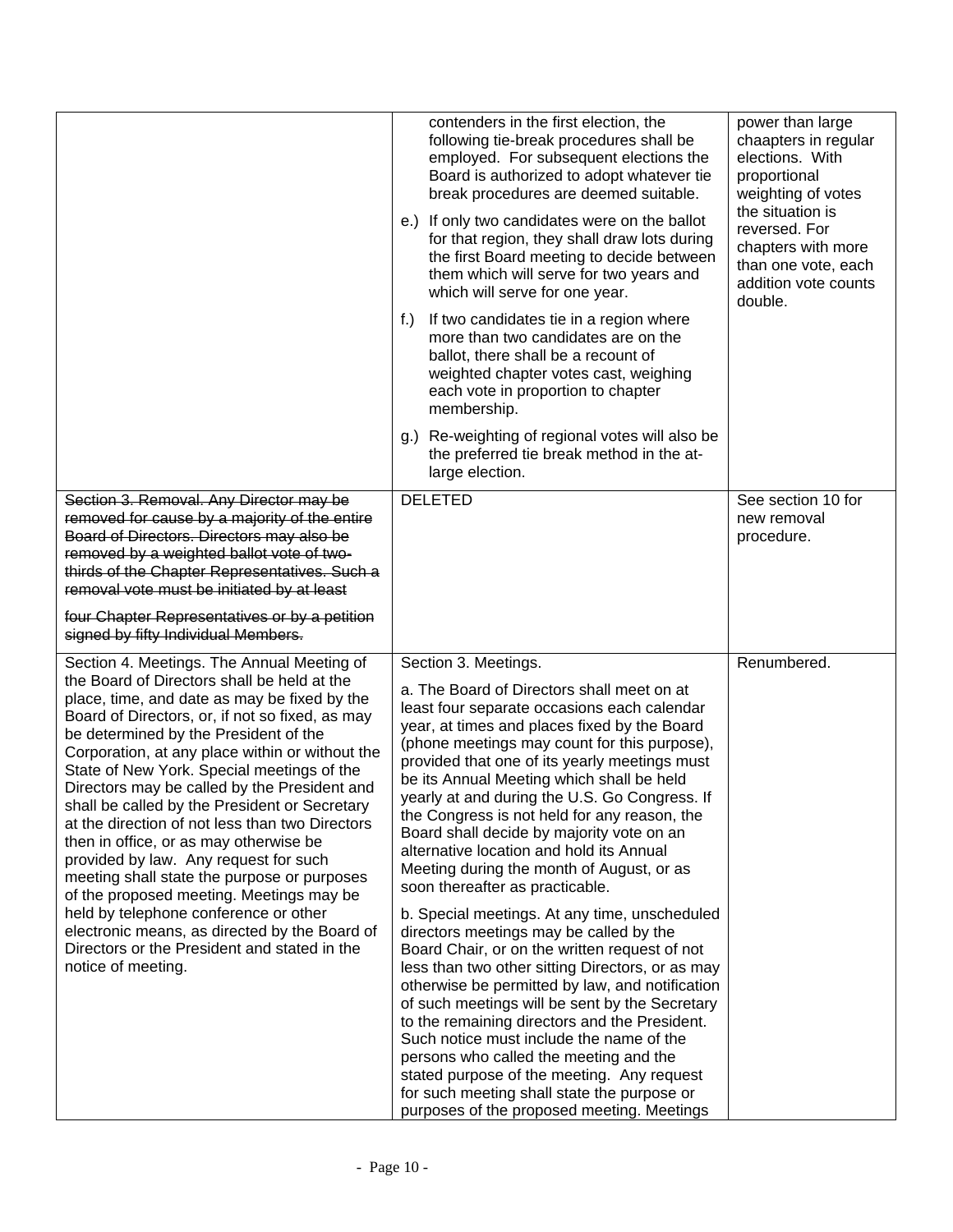|                                                                                                                                                                                                                                                                                                                                                                                                                                                                                                                                                                                                                                                                                                                                                                                                                                                                                                                                                                                                                                                                                                                      | may be held by telephone or video conference<br>call or any other agreed upon electronic<br>means, as directed by the Board of Directors<br>and stated in the notice of meeting.<br>c. At the Assembly meeting, the Board shall<br>report to the Assembly the state of affairs of<br>the Association including but not limited to a<br>financial status report, new committee<br>appointments, international agreements, plans<br>for the following year, and such other<br>business, as the Board deems appropriate.<br>Members of the Association whether present<br>at the Assembly or not, may send written<br>inquiries to the Board and the Board shall<br>provide the requested information on a timely<br>basis.<br>d. Immediately after the election of any new<br>Directors at the Assembly, the Directors<br>present shall, by simple majority, elect one<br>Director to be the Board Chair who shall serve<br>for one year or until a successor is elected,<br>whichever is later. The Board Chair shall lead<br>and set agendas for all business meetings, as<br>well as be responsible for the overall<br>operations of the Board. A Board Chair may<br>be reelected without limit so long as he/she<br>continues to be reelected as a Director. |             |
|----------------------------------------------------------------------------------------------------------------------------------------------------------------------------------------------------------------------------------------------------------------------------------------------------------------------------------------------------------------------------------------------------------------------------------------------------------------------------------------------------------------------------------------------------------------------------------------------------------------------------------------------------------------------------------------------------------------------------------------------------------------------------------------------------------------------------------------------------------------------------------------------------------------------------------------------------------------------------------------------------------------------------------------------------------------------------------------------------------------------|----------------------------------------------------------------------------------------------------------------------------------------------------------------------------------------------------------------------------------------------------------------------------------------------------------------------------------------------------------------------------------------------------------------------------------------------------------------------------------------------------------------------------------------------------------------------------------------------------------------------------------------------------------------------------------------------------------------------------------------------------------------------------------------------------------------------------------------------------------------------------------------------------------------------------------------------------------------------------------------------------------------------------------------------------------------------------------------------------------------------------------------------------------------------------------------------------------------------------------------------------------------|-------------|
| Section 5. Notice of Meetings. Notice of the<br>place, date, and hour of the annual meeting<br>shall be given to each Director and Officer by<br>mail or by personal delivery, not less than<br>ninety nor more than one hundred fifty days<br>before the date of the meeting.<br>Notice of the place, date, and hour of other<br>meetings shall be given to each Director and<br>Officer by mail or by personal delivery, not<br>less than fourteen nor more than ninety days<br>before the date of the meeting. Such notice<br>shall be deemed to be delivered when<br>deposited in the United States mail in a<br>sealed envelope so addressed, with postage<br>thereon prepaid. Notice of special meetings<br>shall indicate the purpose for which they are<br>called and the person or persons calling the<br>meeting. The attendance of a Director at any<br>meeting shall constitute a waiver of notice of<br>such meeting, except where a Director<br>attends a meeting for the express purpose of<br>objecting to the transaction of business<br>because the meeting is not lawfully called or<br>convened. | Section 4. Notice of Meetings. Notice of the<br>place, date, and hour of the annual meeting<br>shall be given by the Secretary to each<br>Director, Officer, and chapter representative<br>by mail, e-mail, or by personal delivery, not<br>less than ninety nor more than one hundred<br>fifty days before the date of the meeting.<br>Notice of the place, date, and hour of other<br>meetings shall be given by the Secretary to<br>each Director, Officer, and chapter<br>representative by mail, e-mail, or by personal<br>delivery, not less than fourteen nor more than<br>ninety days before the date of the meeting.<br>Notice of special meetings shall indicate the<br>purpose for which they are called and the<br>person or persons calling the meeting. The<br>attendance of a Director at any meeting shall<br>constitute a waiver of notice of such meeting,<br>except where a Director attends a meeting for<br>the express purpose of objecting to the<br>transaction of business because the meeting<br>is not lawfully called or convened.                                                                                                                                                                                                 | Renumbered. |
| Section 6. Quorum. At all meetings of the<br>Directors, a majority of the Directors, present                                                                                                                                                                                                                                                                                                                                                                                                                                                                                                                                                                                                                                                                                                                                                                                                                                                                                                                                                                                                                         | Section 5. Quorum. At all meetings of the<br>Board where official decisions are made, a                                                                                                                                                                                                                                                                                                                                                                                                                                                                                                                                                                                                                                                                                                                                                                                                                                                                                                                                                                                                                                                                                                                                                                        | Renumbered. |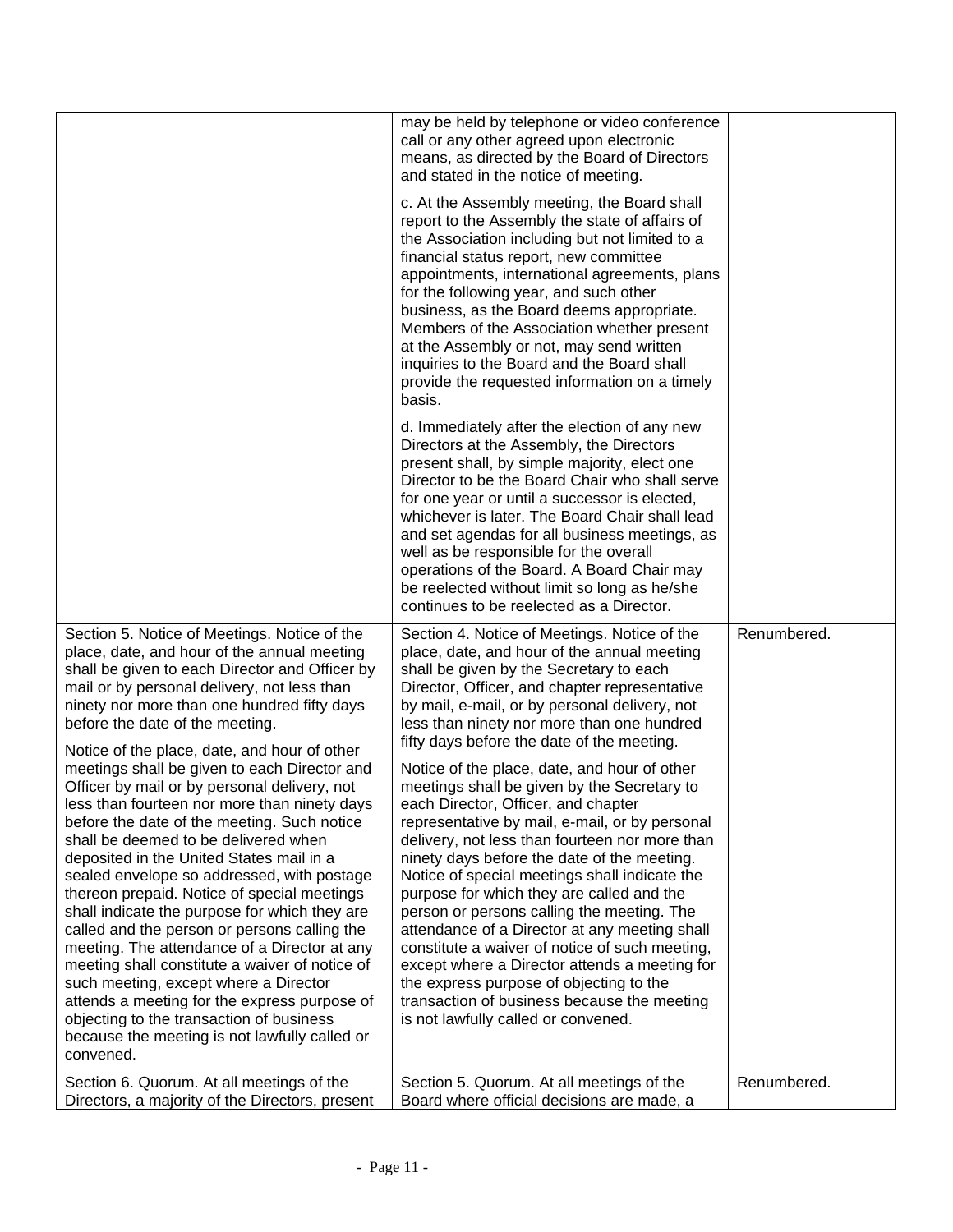| in person, by letter, or by proxy, shall<br>constitute a quorum for the transaction of<br>business.                                                                                                                                                                                                                                                                                                                                                                                                                                                                                                                                                                                                                                                                                                                                                                                                                                    | simple majority of the Directors then in office<br>shall be the minimum number required to<br>make official decisions. The Directors may be<br>present in person, by letter, or by proxy. Valid<br>Board meetings may also be held at which<br>fewer than the said majority are present, to<br>otherwise discuss, review, and propose<br>business matters.                                                                                                                                                                                                                                                                                                                                                                                                                                                                                                                                                                             |                               |
|----------------------------------------------------------------------------------------------------------------------------------------------------------------------------------------------------------------------------------------------------------------------------------------------------------------------------------------------------------------------------------------------------------------------------------------------------------------------------------------------------------------------------------------------------------------------------------------------------------------------------------------------------------------------------------------------------------------------------------------------------------------------------------------------------------------------------------------------------------------------------------------------------------------------------------------|----------------------------------------------------------------------------------------------------------------------------------------------------------------------------------------------------------------------------------------------------------------------------------------------------------------------------------------------------------------------------------------------------------------------------------------------------------------------------------------------------------------------------------------------------------------------------------------------------------------------------------------------------------------------------------------------------------------------------------------------------------------------------------------------------------------------------------------------------------------------------------------------------------------------------------------|-------------------------------|
| Section 7. Conduct of Meetings. The Board<br>shall elect a Chairperson who will preside at<br>meetings. The Secretary of the Corporation<br>shall act as Secretary at all meetings of the<br>Board, but in the absence of the Secretary,<br>the presiding Chairperson may appoint any<br>person to act as Secretary of the meeting.<br>The President of the Corporation or at least<br>one Vice President shall be present at all<br>meetings of the Board. All Members may<br>attend Annual Meetings of the Board; all<br>Officers may attend other meetings of the<br>Board.                                                                                                                                                                                                                                                                                                                                                         | Section 6. Conduct of Meetings. The Board<br>Chair shall preside at all Board meetings and<br>in his/her absence, the attending Directors<br>shall appoint one person amongst them by<br>simple majority vote to act as Board Chair for<br>that meeting. The Secretary of the<br>Corporation shall carry out that function at all<br>meetings of the Board, but in his/her absence,<br>the presiding Board Chair may appoint any<br>person to act as Secretary of the meeting. All<br>Members may attend Annual Meetings of the<br>Board; all Officers may attend other meetings<br>of the Board.                                                                                                                                                                                                                                                                                                                                      | Renumbered.<br>Minor changes. |
| Section 8. Voting. Voting by proxy shall be<br>permitted. Upon demand of any person<br>entitled to vote, any vote upon any question<br>before the meeting shall be by ballot.                                                                                                                                                                                                                                                                                                                                                                                                                                                                                                                                                                                                                                                                                                                                                          | Section 7. Voting. Voting by proxy shall be<br>permitted.                                                                                                                                                                                                                                                                                                                                                                                                                                                                                                                                                                                                                                                                                                                                                                                                                                                                              | Renumbered.                   |
| Section 9. Action by the Board. If and when<br>the Directors shall severally or collectively<br>consent in writing to any action to be taken by<br>the Corporation either before or after the<br>action is taken, such action shall be as valid a<br>corporate action as though it had been<br>authorized at a meeting of the Directors and<br>the written consents shall be filed with the<br>minutes of the proceedings of the Board of<br>Directors. A Director may participate in a<br>meeting of Directors by a conference<br>telephone or similar communication<br>equipment by which all persons participating<br>in the meeting may hear each other if all<br>participants are advised of the<br>communications equipment and the names of<br>the participants in the conference are divulged<br>to all participants. Participation in a meeting<br>pursuant to this Section constitutes presence<br>in person at the meeting. | Section 8. Action by the Board. If and when<br>the Directors shall severally or collectively<br>consent in writing to any action to be taken by<br>the Corporation either before or after the<br>action is taken, such action shall be as valid a<br>corporate action as though it had been<br>authorized at a meeting of the Directors and<br>the written consents shall be filed with the<br>minutes of the proceedings of the Board of<br>Directors. A Director may participate in a<br>meeting of Directors by a conference<br>telephone or similar communication<br>equipment by which all persons participating<br>in the meeting may hear each other if all<br>participants are advised of the<br>communications equipment and the names of<br>the participants in the conference are divulged<br>to all participants. Participation in a meeting<br>pursuant to this Section constitutes presence<br>in person at the meeting. | Renumbered.                   |
| Section 10. Compensation. Directors shall not<br>receive any stated salaries for their services<br>as Directors, except that the Directors may<br>receive reimbursement of expenditures<br>reasonably incurred on behalf of activities for<br>the benefit of the Corporation.                                                                                                                                                                                                                                                                                                                                                                                                                                                                                                                                                                                                                                                          | Section 9. Compensation. Directors shall not<br>receive any wage, commission, or salary,<br>except that the Directors may receive<br>reimbursement of expenditures reasonably<br>incurred on behalf of activities for the benefit<br>of the Corporation.                                                                                                                                                                                                                                                                                                                                                                                                                                                                                                                                                                                                                                                                               | CK/ML dialogue.               |
|                                                                                                                                                                                                                                                                                                                                                                                                                                                                                                                                                                                                                                                                                                                                                                                                                                                                                                                                        | Section 10. Removal of Directors. Any<br>Director may be removed for malfeasance,                                                                                                                                                                                                                                                                                                                                                                                                                                                                                                                                                                                                                                                                                                                                                                                                                                                      |                               |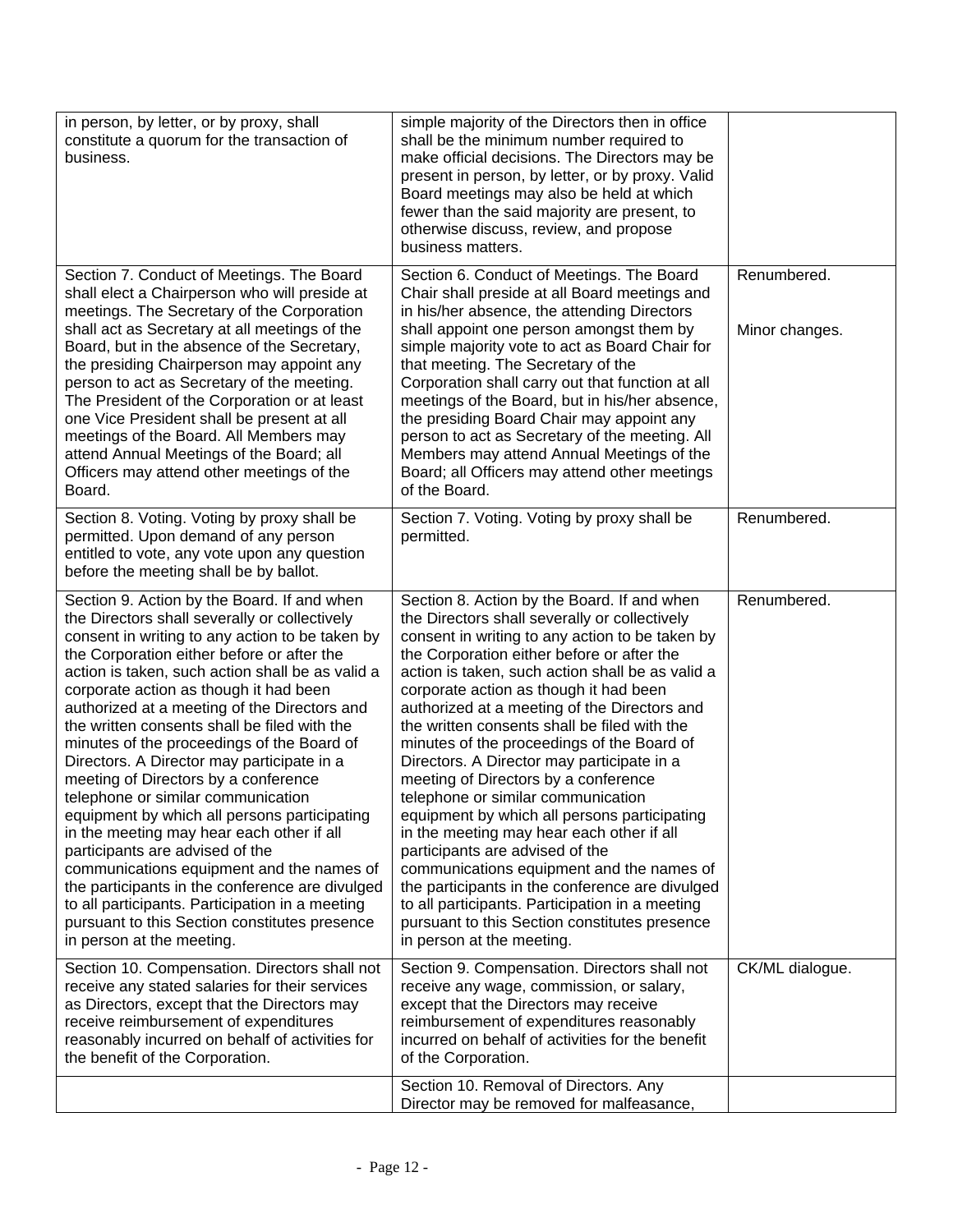|                                         | dereliction of duty or irreconcilable conflict of<br>interest by:<br>An affirmative vote of two thirds of the<br>a)<br>Directors at a Board meeting in which the<br>vote for removal was included as an<br>agenda item in the announcement of the<br>meeting at least two weeks prior to the<br>meeting or<br>a vote of at least 60% of all weighted<br>b)<br>Chapter Representatives. Such vote may<br>be initiated by petition of at least 6<br>chapter representatives.<br>Elections may be called to elect a<br>replacement Director for the remainder of the<br>term of the Director removed if there is more<br>than 12 months remaining. If less than 12<br>months, the Board may appoint an interim<br>Director until the next election.                                                                                                                                                                                                                                                                                                                                                                                                                                                                                                                                                                                                                                                                                                                                                                                                           |                                                                                                                                                                                                                                                                                                                                                                                                                                                        |
|-----------------------------------------|------------------------------------------------------------------------------------------------------------------------------------------------------------------------------------------------------------------------------------------------------------------------------------------------------------------------------------------------------------------------------------------------------------------------------------------------------------------------------------------------------------------------------------------------------------------------------------------------------------------------------------------------------------------------------------------------------------------------------------------------------------------------------------------------------------------------------------------------------------------------------------------------------------------------------------------------------------------------------------------------------------------------------------------------------------------------------------------------------------------------------------------------------------------------------------------------------------------------------------------------------------------------------------------------------------------------------------------------------------------------------------------------------------------------------------------------------------------------------------------------------------------------------------------------------------|--------------------------------------------------------------------------------------------------------------------------------------------------------------------------------------------------------------------------------------------------------------------------------------------------------------------------------------------------------------------------------------------------------------------------------------------------------|
| (NEW SECTION TO BE ADDED<br>$\bigoplus$ | Section 11. Conflict of Interest.<br>In order to avoid a conflict of interest or the<br>appearance thereof, anyone in a policy or<br>decision making position in the AGA shall<br>recuse himself or herself from any discussion<br>where his or her personal, business, or<br>commercial interests may conflict with the<br>interests of the AGA. Policy and decision-<br>makers may be so instructed by the Board of<br>Directors, with cause, and must provide the<br>Board with information it may request in order<br>to make such a determination. Anyone<br>nominated for such a position in the AGA will<br>inform the Board of any potential sources of<br>such conflicts of interest when they accept<br>nomination. Potential nominees will cooperate<br>with reasonable inquiries the Board may make<br>in order to reach a decision. The Board will<br>render judgment on possible conflicts of<br>interest within 21 days of receiving a written<br>response to any such inquiry. Anyone in such<br>a position within the AGA must inform the<br>Board of Directors of any potential sources of<br>such conflicts of interest whenever such<br>potential sources of conflict arise.<br>Family members of AGA policy/decision<br>a)<br>makers may seek AGA employment,<br>subject to Board approval, guidance, and<br>control.<br>Board members shall recuse themselves<br>b)<br>from a conflict of interest deliberation if<br>they have an involvement, or apparent<br>involvement, in the case.<br>The Board of Directors is the sole<br>C) | A new section that<br>the Commission felt<br>was overlooked when<br>the previous by-laws<br>were prepared. Many<br>by-laws contain such<br>provisions. It should<br>not be construed to<br>reflect any concerns<br>the Commission had<br>about any current<br>arrangements. The<br>Commission had no<br>such concerns. This<br>section is intended to<br>protect the AGA in<br>the future and to<br>guard against the<br>appearance of<br>impropriety. |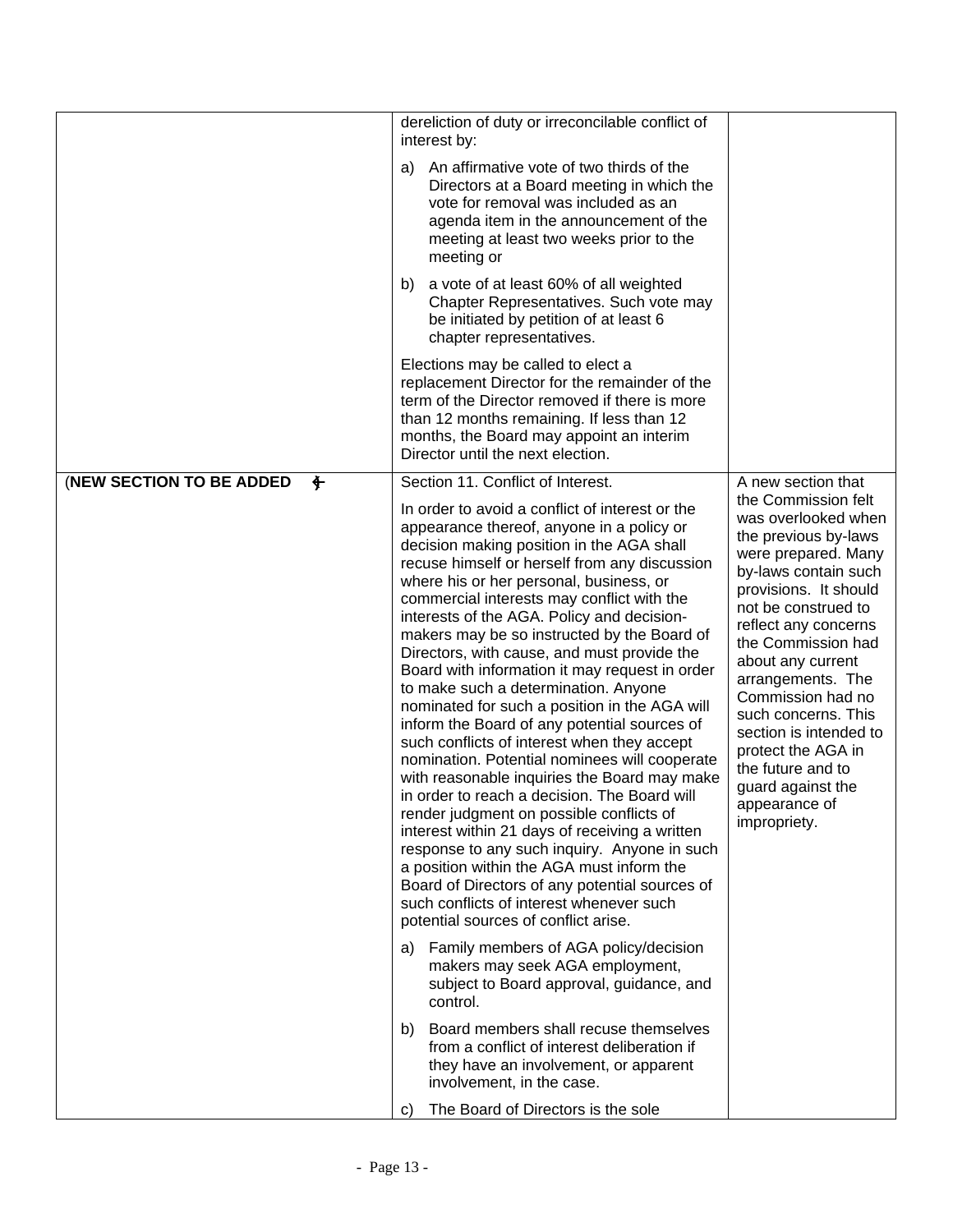|                                                                                                                                                                                                                                                                                                                                                                                                                                                                                                                                                                                                                              | authority within the Corporation to<br>determine whether a conflict of interest<br>exists and, if so, the appropriate remedy                                                                                                                                                                                                                                                                                                                                                                                                                                                                                                           |                                             |
|------------------------------------------------------------------------------------------------------------------------------------------------------------------------------------------------------------------------------------------------------------------------------------------------------------------------------------------------------------------------------------------------------------------------------------------------------------------------------------------------------------------------------------------------------------------------------------------------------------------------------|----------------------------------------------------------------------------------------------------------------------------------------------------------------------------------------------------------------------------------------------------------------------------------------------------------------------------------------------------------------------------------------------------------------------------------------------------------------------------------------------------------------------------------------------------------------------------------------------------------------------------------------|---------------------------------------------|
|                                                                                                                                                                                                                                                                                                                                                                                                                                                                                                                                                                                                                              | The Board shall write and publish its<br>d)<br>policies and requirements regarding the<br>provisions of this section.                                                                                                                                                                                                                                                                                                                                                                                                                                                                                                                  |                                             |
| <b>ARTICLE IV: Officers</b><br>Section 1. Officers. The elected officers of the<br>Corporation shall be a President and three or<br>more Vice Presidents. The President shall<br>appoint a Secretary, a Treasurer and such<br>Assistant Secretaries or other officers as may<br>be desired. Officers whose<br>authority and duties are not prescribed in<br>these By-Laws shall have the authority and<br>perform the duties prescribed, from time to<br>time, by the President. Any two or more<br>offices may be held by the same person,<br>except the offices of President and Secretary<br>and President and Treasurer. | <b>ARTICLE IV: Officers</b><br>Section 1. Officers.<br>a.) The Board appointed officers of the<br>Corporation shall be President, Treasurer,<br>and Secretary.<br>b.) The Board may appoint such other<br>operating officers to fulfil various duties of the<br>Corporation, including Regional Vice<br>Presidents, as may be needed. Officers<br>whose authority and duties are not prescribed<br>in these by-laws shall have the authority and<br>perform the duties prescribed, from time to<br>time, by the Board. Any two or more offices<br>may be held by the same person, except the<br>offices of President and Secretary and |                                             |
| Section 2. Election and Term of Office. The<br>President and Vice Presidents shall be                                                                                                                                                                                                                                                                                                                                                                                                                                                                                                                                        | President and Treasurer.<br>DELETED.                                                                                                                                                                                                                                                                                                                                                                                                                                                                                                                                                                                                   | No longer relevant,<br>since the Board will |
| elected by mail ballot for a term of two years.<br>A majority of the weighted Chapter votes<br>tendered shall determine the winner. If no<br>candidate has a majority, there shall be a<br>runoff between the top two candidates. Only<br>Chapters in that Region may vote in the<br>election of the Vice President for that Region.<br>All other officers shall be appointed by the<br>President, subject to the approval of the<br><b>Board of Directors.</b>                                                                                                                                                              |                                                                                                                                                                                                                                                                                                                                                                                                                                                                                                                                                                                                                                        | now appoint the<br>officers.                |
| Section 3. Removal. Any elected officer may<br>be removed by a two-thirds vote of the<br>Chapter Representatives. Any elected officer<br>may be suspended from duty for cause by a<br>two-thirds majority vote of the entire Board of<br>Directors. Votes for removal by the Chapter<br>Representatives must be initiated by at least<br>six Representatives in the case of President<br>and by four Representatives, with at least one<br>from each of three Regions, in                                                                                                                                                    | Section 2. Removal or Resignation of<br>Appointed Officers. Any appointed officer may<br>be removed from duty by a simple majority<br>vote of the entire Board of Directors. An<br>officer may resign by written notice to the<br>Board. The resignation shall be effective upon<br>its receipt or at a subsequent time specified in<br>the notice of resignation. The Directors shall<br>have power to fill any vacancies in any<br>appointed office occurring for whatever                                                                                                                                                           |                                             |
| the case of Vice President. An officer may<br>resign by written notice to the President. The<br>resignation shall be effective upon its receipt<br>or at a subsequent time specified in the notice<br>of resignation. The Directors shall have power<br>to fill any vacancies in any elected offices<br>occurring from whatever reason.                                                                                                                                                                                                                                                                                      | reason.                                                                                                                                                                                                                                                                                                                                                                                                                                                                                                                                                                                                                                |                                             |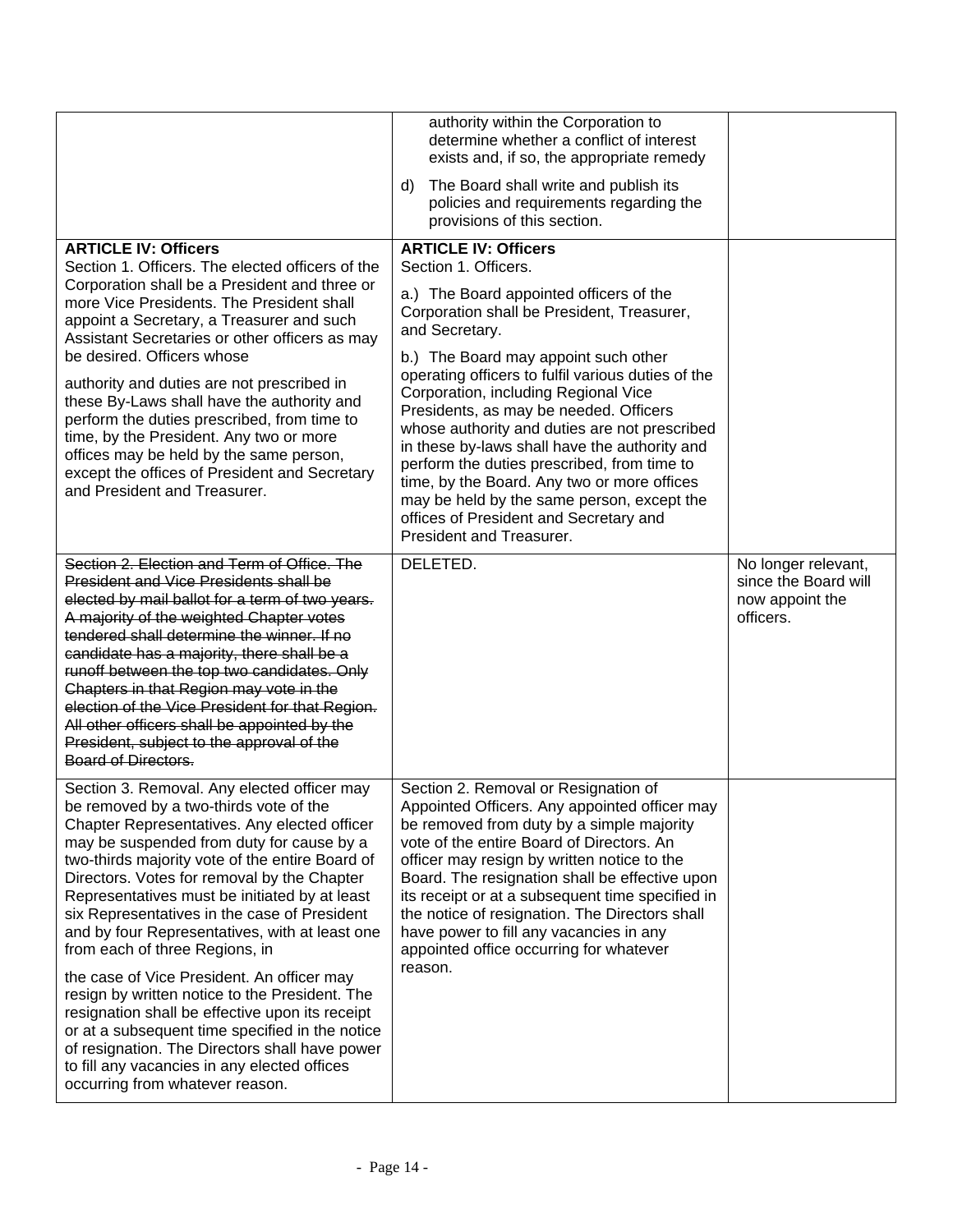| Section 4. Compensation. Officers may<br>receive reimbursement of expenditures<br>reasonably incurred on behalf of activities for<br>the benefit of the Corporation. With the explicit<br>consent of both the National Assembly and<br>the Board of Directors, the officers of the<br>Corporation may receive stated salaries for<br>their services.                                                                                                                                                                                                                                                                                                                                                                                                                                                                                                                                                                                                                                                                                                                                                                                                                                                                                                                                                                                                                                                                                                                                                                                                                                                                                        | Section 3. Compensation. The President,<br>Vice-Presidents, and Treasurer shall not<br>receive any wages, commissions, or salaries.<br>With the explicit consent of the Board of<br>Directors, the other appointed officers of the<br>Corporation may receive wages,<br>commissions, or salaries for their services. All<br>officers may receive reimbursement of<br>expenditures reasonably incurred on behalf of<br>activities for the benefit of the Corporation.                                                                                                                                                                                                                                                                                                                                                                                                                                                                                                                                                                                                                                                                                                                                                                                                                            | Changed to be more<br>uniform with<br>Director's<br>compensation<br>section, Article III: 9. |
|---------------------------------------------------------------------------------------------------------------------------------------------------------------------------------------------------------------------------------------------------------------------------------------------------------------------------------------------------------------------------------------------------------------------------------------------------------------------------------------------------------------------------------------------------------------------------------------------------------------------------------------------------------------------------------------------------------------------------------------------------------------------------------------------------------------------------------------------------------------------------------------------------------------------------------------------------------------------------------------------------------------------------------------------------------------------------------------------------------------------------------------------------------------------------------------------------------------------------------------------------------------------------------------------------------------------------------------------------------------------------------------------------------------------------------------------------------------------------------------------------------------------------------------------------------------------------------------------------------------------------------------------|-------------------------------------------------------------------------------------------------------------------------------------------------------------------------------------------------------------------------------------------------------------------------------------------------------------------------------------------------------------------------------------------------------------------------------------------------------------------------------------------------------------------------------------------------------------------------------------------------------------------------------------------------------------------------------------------------------------------------------------------------------------------------------------------------------------------------------------------------------------------------------------------------------------------------------------------------------------------------------------------------------------------------------------------------------------------------------------------------------------------------------------------------------------------------------------------------------------------------------------------------------------------------------------------------|----------------------------------------------------------------------------------------------|
| Section 5. President. The President shall have<br>the general power to control and manage the<br>affairs and property of the Corporation in<br>accordance with the purposes and limitations<br>set forth in the Certificate of Incorporation,<br>and subject to the approval of the Board of<br>Directors. The President shall preside at all<br>meetings of the Chapter Representatives and<br>of the Board of Directors; shall have general<br>supervision of the affairs of the Corporation;<br>shall see that the resolutions and directives of<br>the Board of Directors are carried into effect<br>except in those instances in which<br>responsibility is assigned to some other<br>person by the Board of Directors; and, in<br>general, shall discharge all duties incident to<br>the office of President and such other duties<br>as may be<br>prescribed by the Board of Directors. Except<br>in those instances in which the authority to<br>execute is expressly delegated to another<br>officer or agent of the Corporation or a<br>different mode of execution is expressly<br>prescribed by the Board of Directors, the<br>President may execute for the Corporation<br>any contracts, deeds, mortgages, bonds, or<br>other instruments which the Board of<br>Directors has authorized to be executed, and<br>may accomplish such execution either under<br>or without the seal of the Corporation and<br>either individually or with the Secretary, any<br>Assistant Secretary, or any other officer<br>thereunto authorized by the Board of<br>Directors, according to the requirements of<br>the form of the instrument. | Section 4. President. The President shall have<br>the powers delegated by the Board to control<br>and manage the affairs and property of the<br>Corporation in accordance with the purposes<br>and limitations set forth in the Certificate of<br>Incorporation. The President shall see that the<br>resolutions and directives of the Board of<br>Directors are carried into effect except in<br>those instances in which responsibility is<br>assigned to some other person by the Board<br>of Directors; and, in general, shall discharge<br>all duties incident to the office of President<br>and such other duties as may be prescribed<br>by the Board of Directors. In those instances<br>in which the authority to execute is expressly<br>delegated by the Board of Directors, the<br>President may execute for the Corporation<br>any contracts, deeds, mortgages, bonds, or<br>other instruments which the Board of<br>Directors has authorized to be executed, and<br>may accomplish such execution either under<br>or without the seal of the Corporation and<br>either individually or with the Secretary, any<br>Assistant Secretary, or any other officer<br>thereunto authorized by the Board of<br>Directors, according to the requirements of<br>the form of the instrument. |                                                                                              |
| Section 6. Vice Presidents. The Vice<br>Presidents in the order designated by the<br>President shall, in the absence or disability of<br>the President, perform the duties and exercise<br>the powers of the President and shall perform<br>such other duties as the Board of Directors<br>shall prescribe.                                                                                                                                                                                                                                                                                                                                                                                                                                                                                                                                                                                                                                                                                                                                                                                                                                                                                                                                                                                                                                                                                                                                                                                                                                                                                                                                 | Section 5. Vice Presidents. Vice Presidents<br>are appointed at the discretion of the Board<br>and shall perform such duties as the Board of<br>Directors may prescribe. Should the President<br>be absent or unable to perform his/her duties,<br>the Board may appoint a Vice President as<br>Acting President until a new President is<br>formally appointed by the Board, or it may<br>reassign some or all of the President's tasks                                                                                                                                                                                                                                                                                                                                                                                                                                                                                                                                                                                                                                                                                                                                                                                                                                                        |                                                                                              |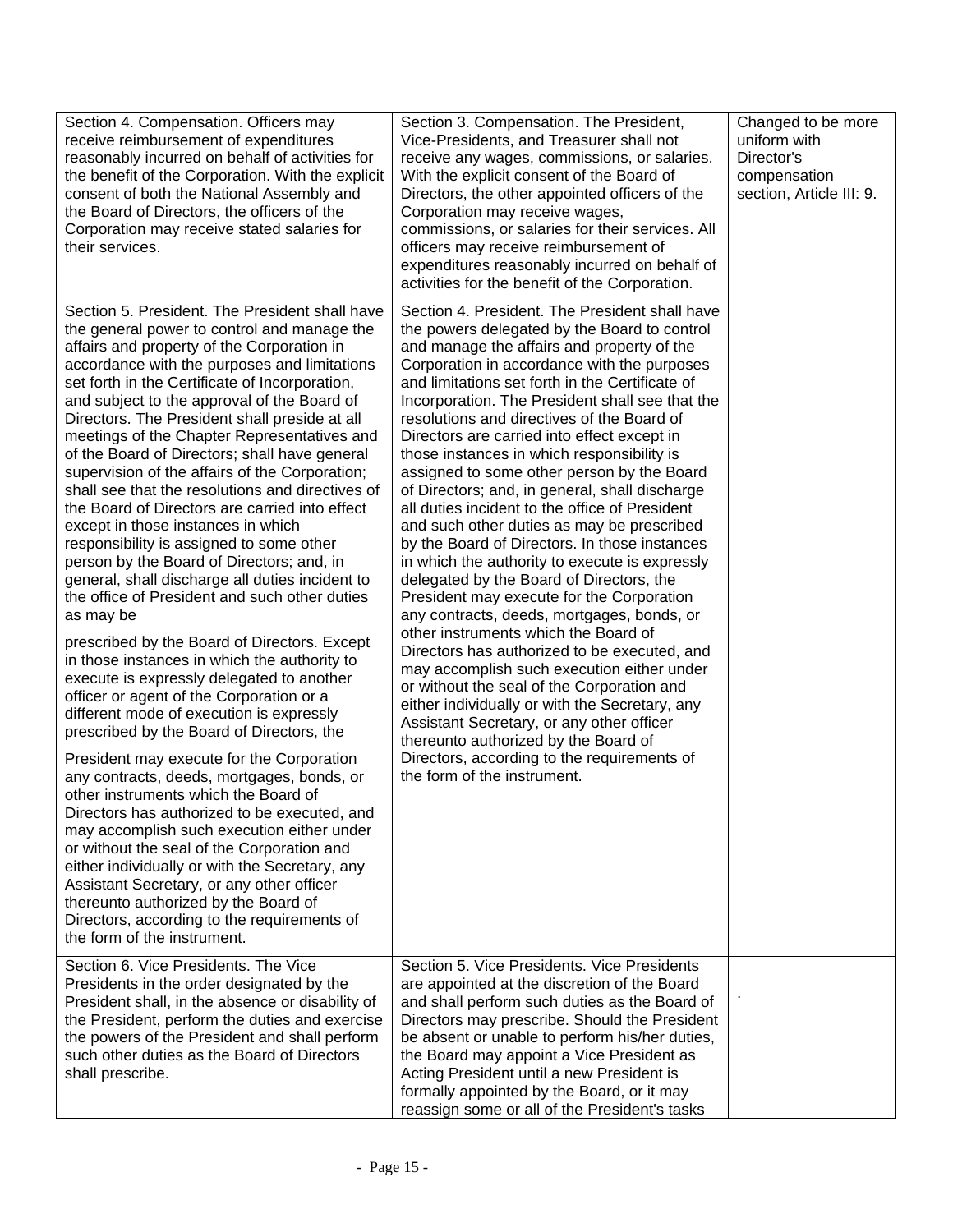|                                                                                                                                                                                                                                                                                                                                                                                                                                                                                                                                                                                                                                                                                                                                                                                                                                                                                                                                                                                                                                                                                                                                                                                                                                                                                                                                                                                                                                                                                                                                                                                                                                                                                                                                                                                                                                                                           | or duties to the Vice presidents, or to any<br>other appointed officer that the Board deems<br>capable.                                                                                                                                                                                                                                                                                                                                                                                                                                                                                                                                                                                                                                                                                                                                                                                                                                                                                                                                                                                                                                                                                                                                                                                                                                                                                                                                                                                                                                                                                                                                                                                                                                                                                                                                                                            |  |
|---------------------------------------------------------------------------------------------------------------------------------------------------------------------------------------------------------------------------------------------------------------------------------------------------------------------------------------------------------------------------------------------------------------------------------------------------------------------------------------------------------------------------------------------------------------------------------------------------------------------------------------------------------------------------------------------------------------------------------------------------------------------------------------------------------------------------------------------------------------------------------------------------------------------------------------------------------------------------------------------------------------------------------------------------------------------------------------------------------------------------------------------------------------------------------------------------------------------------------------------------------------------------------------------------------------------------------------------------------------------------------------------------------------------------------------------------------------------------------------------------------------------------------------------------------------------------------------------------------------------------------------------------------------------------------------------------------------------------------------------------------------------------------------------------------------------------------------------------------------------------|------------------------------------------------------------------------------------------------------------------------------------------------------------------------------------------------------------------------------------------------------------------------------------------------------------------------------------------------------------------------------------------------------------------------------------------------------------------------------------------------------------------------------------------------------------------------------------------------------------------------------------------------------------------------------------------------------------------------------------------------------------------------------------------------------------------------------------------------------------------------------------------------------------------------------------------------------------------------------------------------------------------------------------------------------------------------------------------------------------------------------------------------------------------------------------------------------------------------------------------------------------------------------------------------------------------------------------------------------------------------------------------------------------------------------------------------------------------------------------------------------------------------------------------------------------------------------------------------------------------------------------------------------------------------------------------------------------------------------------------------------------------------------------------------------------------------------------------------------------------------------------|--|
| Section 7. The Secretary. The Secretary shall<br>attend all meetings of the Board of Directors<br>and the Chapter Representatives and record<br>all votes and the minutes of all proceedings.<br>The Secretary shall give, or cause to be<br>given, notice of all meetings of the Directors<br>and the Chapter Representatives for which<br>notice may be required, and shall perform<br>such other duties as may be prescribed by the<br>President. The Secretary shall execute with<br>the President all authorized conveyances,<br>contracts, or other obligations in the name of<br>the Corporation except as otherwise directed<br>by the Directors.                                                                                                                                                                                                                                                                                                                                                                                                                                                                                                                                                                                                                                                                                                                                                                                                                                                                                                                                                                                                                                                                                                                                                                                                                 | Section 6. The Secretary. The Secretary shall<br>attend all meetings of the Board of Directors<br>and the Chapter Representatives and record<br>all votes and the minutes of all proceedings.<br>The Secretary shall give, or cause to be<br>given, notice of all meetings of the Directors<br>and the Chapter Representatives for which<br>notice may be required, and shall perform<br>such other duties as may be prescribed by the<br>President. The Secretary shall execute with<br>the President all authorized conveyances,<br>contracts, or other obligations in the name of<br>the Corporation except as otherwise directed<br>by the Directors.                                                                                                                                                                                                                                                                                                                                                                                                                                                                                                                                                                                                                                                                                                                                                                                                                                                                                                                                                                                                                                                                                                                                                                                                                          |  |
| Section 8. The Treasurer. The Treasurer shall<br>have custody of the funds and securities of<br>the Corporation and shall keep full and<br>accurate accounts of receipts and<br>disbursements in records which shall belong<br>to the Corporation, and shall deposit all<br>monies and other valuable effects in the name<br>and to the credit of the Corporation in such<br>depositories as may be designated by the<br>President. The Treasurer shall render to the<br>President and Directors, at the regular<br>meetings of the Directors, or whenever they<br>may require it, an account of all his or her<br>transactions as Treasurer of the financial<br>condition of the Corporation. The Treasurer<br>shall at all reasonable times exhibit the books<br>and accounts to any officer or Director of the<br>Corporation, and shall perform all duties<br>incident to the office of Treasurer, and such<br>other duties as shall from time to time be<br>assigned by the President or the Board of<br>Directors. Annually, at a meeting of the Board<br>of Directors, the Treasurer shall present a<br>report showing in appropriate detail: (1) the<br>assets and liabilities of the Corporation as of a<br>twelve month fiscal period terminating not<br>more than six months prior to the meeting; (2)<br>the principal changes in assets and liabilities<br>during that fiscal period; (3) the revenues or<br>receipts of the Corporation, both unrestricted<br>and restricted to particular purposes, for that<br>fiscal period; and (4) the expenses or<br>disbursements of the Corporation, for both<br>general and restricted purposes, during said<br>fiscal period. The report shall be filed with the<br>minutes of a meeting of the Board. The report<br>to the Board may consist of a verified or<br>certified copy of any report by the Corporation | Section 7. The Treasurer. The Treasurer shall<br>have custody of the funds and securities of<br>the Corporation and shall keep full and<br>accurate accounts of receipts and<br>disbursements in records which shall belong<br>to the Corporation, and shall deposit all<br>monies and other valuable effects in the name<br>and to the credit of the Corporation in such<br>depositories as may be designated by the<br>Board of Directors. The Treasurer shall render<br>to the President and Directors, at the regular<br>meetings of the Directors, or whenever they<br>may require it, an account of all his or her<br>transactions as Treasurer of the financial<br>condition of the Corporation. The Treasurer<br>shall at all reasonable times exhibit the books<br>and accounts to any officer or Director of the<br>Corporation, and shall perform all duties<br>incident to the office of Treasurer, and such<br>other duties as shall from time to time be<br>assigned by the President or the Board of<br>Directors. Annually, at a meeting of the Board<br>of Directors, the Treasurer shall present a<br>report showing in appropriate detail: (1) the<br>assets and liabilities of the Corporation as of a<br>twelve month fiscal period terminating not<br>more than six months prior to the meeting; (2)<br>the principal changes in assets and liabilities<br>during that fiscal period; (3) the revenues or<br>receipts of the Corporation, both unrestricted<br>and restricted to particular purposes, for that<br>fiscal period; and (4) the expenses or<br>disbursements of the Corporation, for both<br>general and restricted purposes, during said<br>fiscal period. The report shall be filed with the<br>minutes of a meeting of the Board. The report<br>to the Board may consist of a verified or<br>certified copy of any report by the Corporation |  |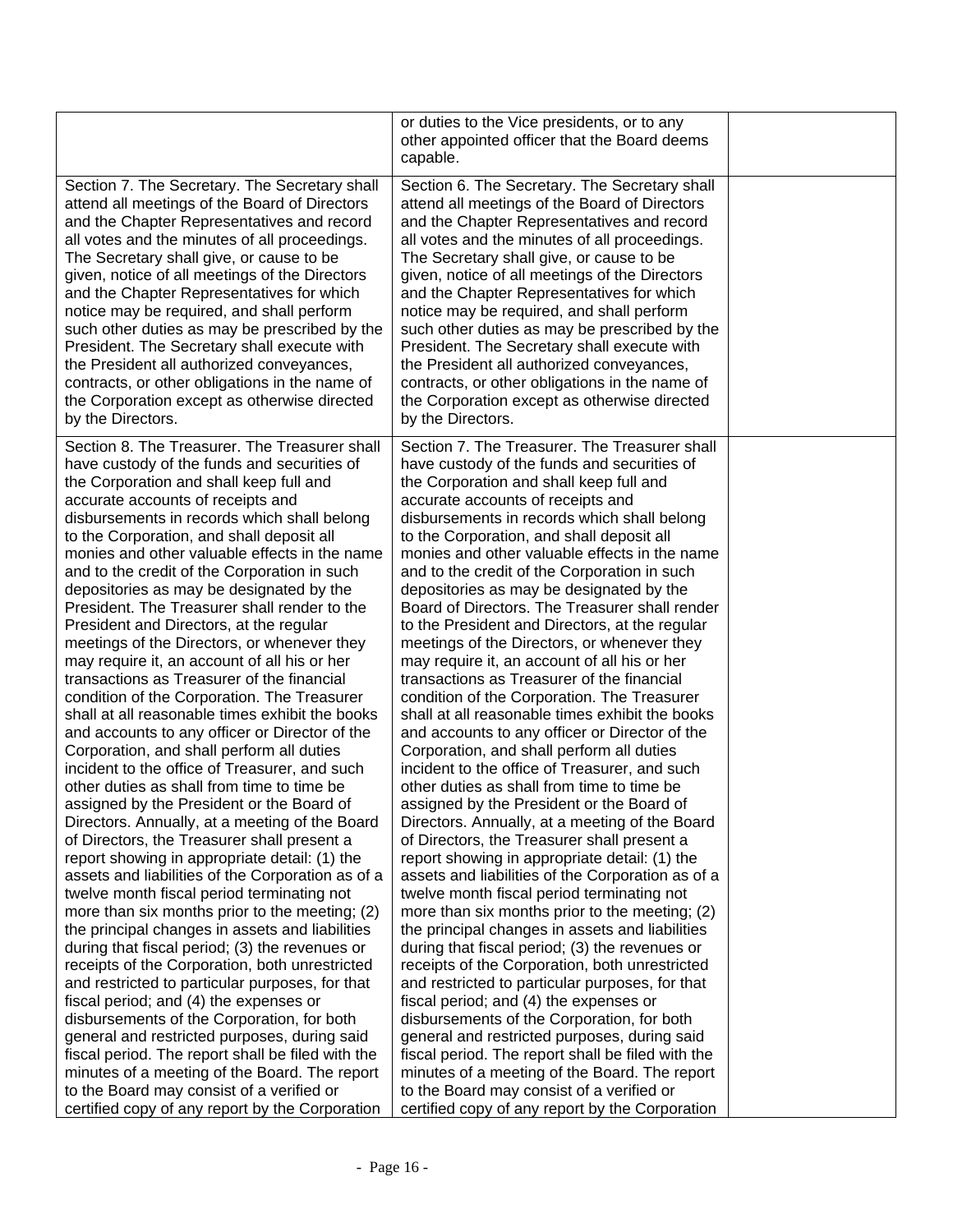| to the Internal Revenue Service or to the<br>Attorney General of the State of New York<br>which includes the information hereinabove<br>specified. The Treasurer shall, if required by<br>the Board of Directors, give the Corporation<br>such security for the faithful performance of<br>his or her duties as the Board of Directors<br>may require.                                                                                                                                                                                                                   | to the Internal Revenue Service or to the<br>Attorney General of the State of New York,<br>which includes the information hereinabove<br>specified. The Treasurer shall, if required by<br>the Board of Directors, give the Corporation<br>such security for the faithful performance of<br>his or her duties as the Board of Directors<br>may require.                                                   |                                                                                                                       |
|--------------------------------------------------------------------------------------------------------------------------------------------------------------------------------------------------------------------------------------------------------------------------------------------------------------------------------------------------------------------------------------------------------------------------------------------------------------------------------------------------------------------------------------------------------------------------|-----------------------------------------------------------------------------------------------------------------------------------------------------------------------------------------------------------------------------------------------------------------------------------------------------------------------------------------------------------------------------------------------------------|-----------------------------------------------------------------------------------------------------------------------|
| Section 9. Assistant Secretaries. The<br>Assistant Secretaries (in the order designated<br>by the President), in the absence of the<br>Secretary, shall perform the duties and<br>exercise the powers of Secretary and shall<br>perform such other duties as the President<br>shall prescribe.                                                                                                                                                                                                                                                                           | Section 8. Assistant Secretaries. The Board<br>may appoint an Assistant Secretary or<br>Secretaries, and designate their duties. The<br>Board may assign secretarial duties to any<br>individual.                                                                                                                                                                                                         |                                                                                                                       |
| Section 10. Assistant Treasurers. The<br>Assistant Treasurers (in the order designated<br>by the President), in the absence of the<br>Treasurer, shall perform the duties and<br>exercise the powers of Treasurer and shall<br>perform such other duties as the President<br>shall prescribe.                                                                                                                                                                                                                                                                            | Section 9. Assistant Treasurers. The Board<br>may appoint Assistant Treasurers who shall<br>perform such duties as the Board may<br>prescribe. In the event that the Treasurer is<br>incapacitated, the Board may assign the<br>Treasurer's duties to the Assistant Treasurers,<br>or to any individual that the Board deems<br>competent.                                                                |                                                                                                                       |
| Section 11. Other Officers. The President may<br>appoint other operating officers to fulfill<br>various duties of the corporation.                                                                                                                                                                                                                                                                                                                                                                                                                                       | <b>DELETED</b>                                                                                                                                                                                                                                                                                                                                                                                            |                                                                                                                       |
| Section 12. Employees and Other Agents.<br>The President may appoint from time to time<br>such employees and other agents as he or<br>she shall deem necessary, each of whom<br>shall hold office during the pleasure of the<br>President, and shall have such authority and<br>perform such duties and shall receive such<br>reasonable compensation, as the President<br>may from time to time determine.                                                                                                                                                              | Section 10. Employees and Other Agents.<br>The Board of Directors may hire from time to<br>time such employees and other agents as the<br>Board shall deem necessary, each of whom<br>shall hold employment at the pleasure of the<br>Board, and shall have such authority and<br>perform such duties and shall receive such<br>reasonable compensation, as the Board may<br>from time to time determine. | Renumbered.                                                                                                           |
| ARTICLF V: Committees                                                                                                                                                                                                                                                                                                                                                                                                                                                                                                                                                    | DELETE THIS SECTION                                                                                                                                                                                                                                                                                                                                                                                       |                                                                                                                       |
| Section 1. Committees. The President may<br>designate one or more committees, each of<br>which shall consist of two or more Officers.<br>which committees, to the extent provided in<br>an organizational document and not restricted<br>by law, shall have and exercise the authority<br>and act on behalf of the President in the<br>management of the Corporation; but the<br>designation of such committees and the<br>delegation thereto of authority shall not<br>operate to relieve the Directors or President of<br>any responsibility imposed upon them by law. | <b>DELETED</b>                                                                                                                                                                                                                                                                                                                                                                                            | The essentials of this<br>section have been<br>incorporated into the<br>Articles of<br>Incorporation,<br>Paragraph 7. |
| Section 2. Term of Office. Each member of a<br>committee shall continue as such until the                                                                                                                                                                                                                                                                                                                                                                                                                                                                                | <b>DELETED</b>                                                                                                                                                                                                                                                                                                                                                                                            | Same as above                                                                                                         |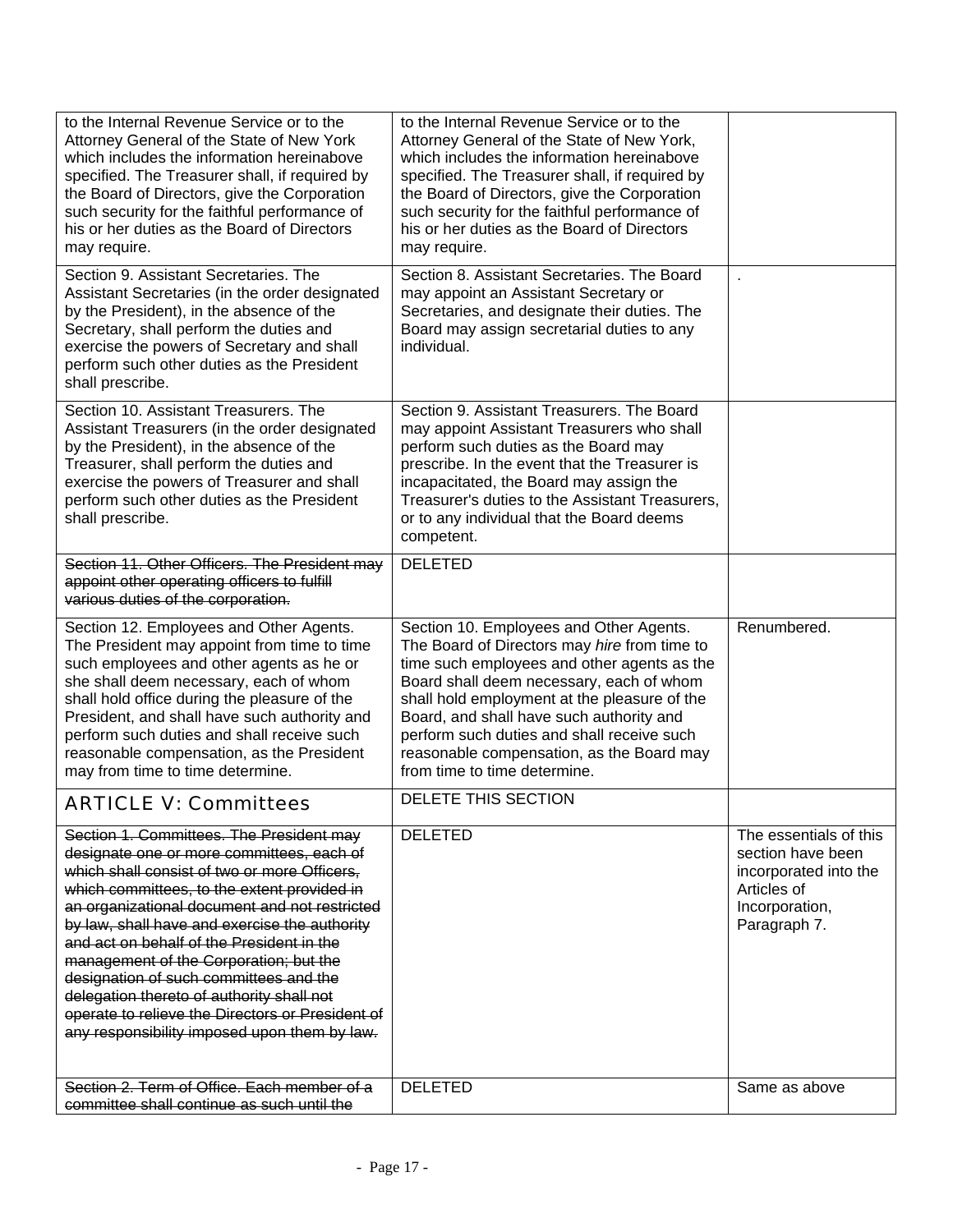| annual Assembly, unless the committee shall<br>be sooner terminated, or unless such member<br>be removed from such committee, or unless<br>such member shall cease to qualify as a<br>member thereof, or unless such member<br>resign with appropriate notice.                                                                                                                                                                                                                                                                                                                                     |                                                                                                                                                                                                                                                                                                                                                                                                                                                                                                                                                                                                               |                                                         |
|----------------------------------------------------------------------------------------------------------------------------------------------------------------------------------------------------------------------------------------------------------------------------------------------------------------------------------------------------------------------------------------------------------------------------------------------------------------------------------------------------------------------------------------------------------------------------------------------------|---------------------------------------------------------------------------------------------------------------------------------------------------------------------------------------------------------------------------------------------------------------------------------------------------------------------------------------------------------------------------------------------------------------------------------------------------------------------------------------------------------------------------------------------------------------------------------------------------------------|---------------------------------------------------------|
| Section 3. Rules. Each committee may adopt<br>rules for its own government not inconsistent<br>with these By-Laws or with rules prescribed<br>by the Board of Directors.                                                                                                                                                                                                                                                                                                                                                                                                                           | <b>DELETED</b>                                                                                                                                                                                                                                                                                                                                                                                                                                                                                                                                                                                                | Same as above                                           |
| <b>ARTICLE VI: Contracts, Checks, Bank</b><br><b>Accounts, And Investments</b><br>Section 1. Checks, Notes, and Contracts. The<br>President is authorized to select the banks or<br>depositories he or she deems proper for the<br>funds of the Corporation. The President shall<br>determine who shall be authorized from time<br>to time on the Corporation's behalf to sign<br>checks, drafts, or other orders for the payment<br>of money, acceptances, notes, or other<br>evidence of indebtedness, to enter into<br>contracts, or to execute and deliver other<br>documents and instruments. | <b>ARTICLE V: Contracts, Checks, Bank</b><br><b>Accounts, And Investments</b><br>Section 1. Checks, Notes, and Contracts. The<br>Board of Directors is authorized to select the<br>banks or depositories deemed proper for the<br>funds of the Corporation. The Board of<br>Directors shall determine who shall be<br>authorized from time to time on the<br>Corporation's behalf to sign checks, drafts, or<br>other orders for the payment of money,<br>acceptances, notes, or other evidence of<br>indebtedness, to enter into contracts, or to<br>execute and deliver other documents and<br>instruments. | <b>Replaced President</b><br>with Board.<br>Renumbered. |
| Section 2. Investments. The funds of the<br>Corporation may be retained in whole or in<br>part in cash or be invested and reinvested<br>from time to time in such property, real,<br>personal, or otherwise, including stocks,<br>bonds, or other securities, as to the President<br>may seem desirable.                                                                                                                                                                                                                                                                                           | Section 2. Investments. The funds of the<br>Corporation may be retained in whole or in<br>part in cash or be invested and reinvested<br>from time to time in such property, real,<br>personal, or otherwise, including stocks,<br>bonds, or other securities, as to the Board<br>may determine.                                                                                                                                                                                                                                                                                                               |                                                         |